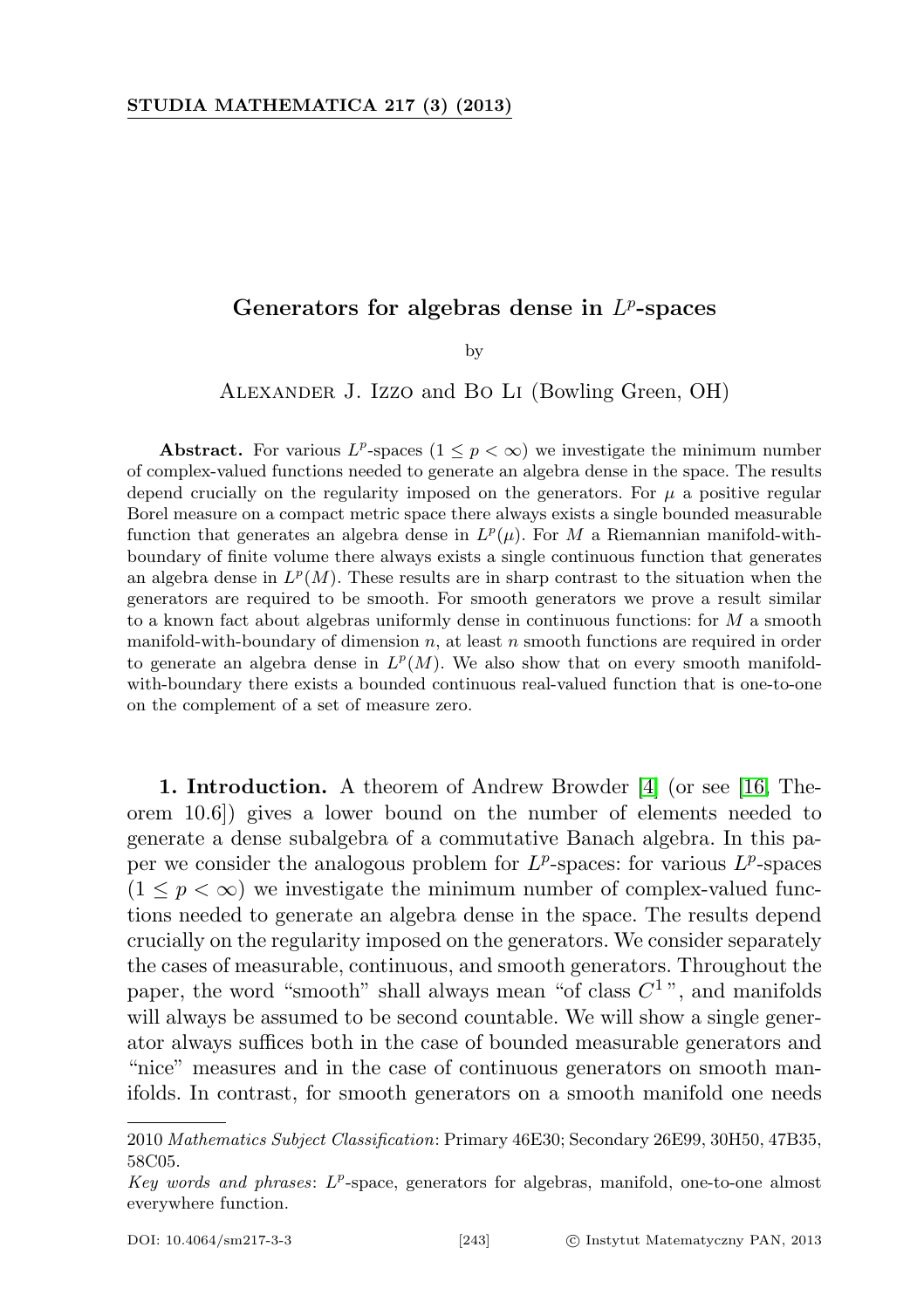at least as many generators as the dimension of the manifold. The precise statements of these results are as follows.

<span id="page-1-5"></span>THEOREM 1.1. Let X be a compact metric space, and let  $\mu$  be a positive regular Borel measure on X. Then there exists a real-valued function  $f$  in  $L^{\infty}(\mu)$  such that the set of polynomials in f is dense in  $L^{p}(\mu)$  for all  $1 \leq$  $p < \infty$ .

<span id="page-1-1"></span>THEOREM 1.2. Let  $M$  be a Riemannian manifold-with-boundary of finite volume. Then there exists a bounded continuous real-valued function f such that the set of polynomials in f is dense in  $L^p(M)$  for all  $1 \leq p < \infty$ .

<span id="page-1-0"></span>THEOREM 1.3. Let  $M$  be an n-dimensional Riemannian manifold-withboundary. Then no set of fewer than n smooth complex-valued functions generates an algebra dense in  $L^p(M)$  for  $1 \leq p < \infty$ .

Note the similarity between Theorem [1.3](#page-1-0) and the following rather wellknown result about generators for  $C(M)$  which is an easy consequence of the theorem of Browder mentioned above. Note also the contrast between these results and Theorem [1.2.](#page-1-1)

<span id="page-1-6"></span>THEOREM 1.4 (Freeman [\[10,](#page-19-2) Corollary 2.2]). Let M be a compact ndimensional manifold-with-boundary. Then no set of fewer than n continuous complex-valued functions generates an algebra dense in  $C(M)$ .

Of course, in Theorems [1.2](#page-1-1) and [1.3,](#page-1-0) by  $L^p(M)$  we mean  $L^p$  of the measure induced by the Riemannian structure. (See [\[17\]](#page-19-3) for a discussion of integration on a Riemannian manifold.) In the case when the manifold is compact it is unnecessary to fix a Riemannian structure, for if  $\mu_1$  and  $\mu_2$  are two measures induced by two different Riemannian structures, then  $\mu_1$  and  $\mu_2$  are mutually absolutely continuous, and the Radon–Nikodym derivative of one with respect to the other is bounded away from zero and infinity. It follows that  $L^p(\mu_1)$  and  $L^p(\mu_2)$  are identical as sets, and the  $L^p(\mu_1)$  and  $L^p(\mu_2)$  norms are equivalent. Thus for M a compact manifold,  $L^p(M)$  is well-defined as a topological vector space independent of the choice of Riemannian structure.

We also treat the case of homeomorphisms as generators. In that regard we prove the following results. Here and throughout the paper  $m$  will denote Lebesgue measure of whatever dimension is appropriate for the context, and  $S^k$  will denote the unit k-sphere in  $\mathbb{R}^{k+1}$ .

<span id="page-1-3"></span>THEOREM 1.5. There exists a homeomorphism  $f: S^1 \to S^1$  such that the set of polynomials in f is dense in  $L^p(S^1, m)$  for all  $1 \leq p < \infty$ .

<span id="page-1-7"></span>THEOREM 1.6. There is no one-to-one smooth function  $f$  such that the set of polynomials in f is dense in  $L^p(S^1, m)$  for some  $1 \leq p < \infty$ .

<span id="page-1-4"></span><span id="page-1-2"></span>THEOREM 1.7. There exists a homeomorphism  $f : \overline{\mathbb{D}} \to \overline{\mathbb{D}}$  such that the set of polynomials in f is dense in  $L^p(\overline{\mathbb{D}},m)$  for all  $1 \leq p < \infty$ .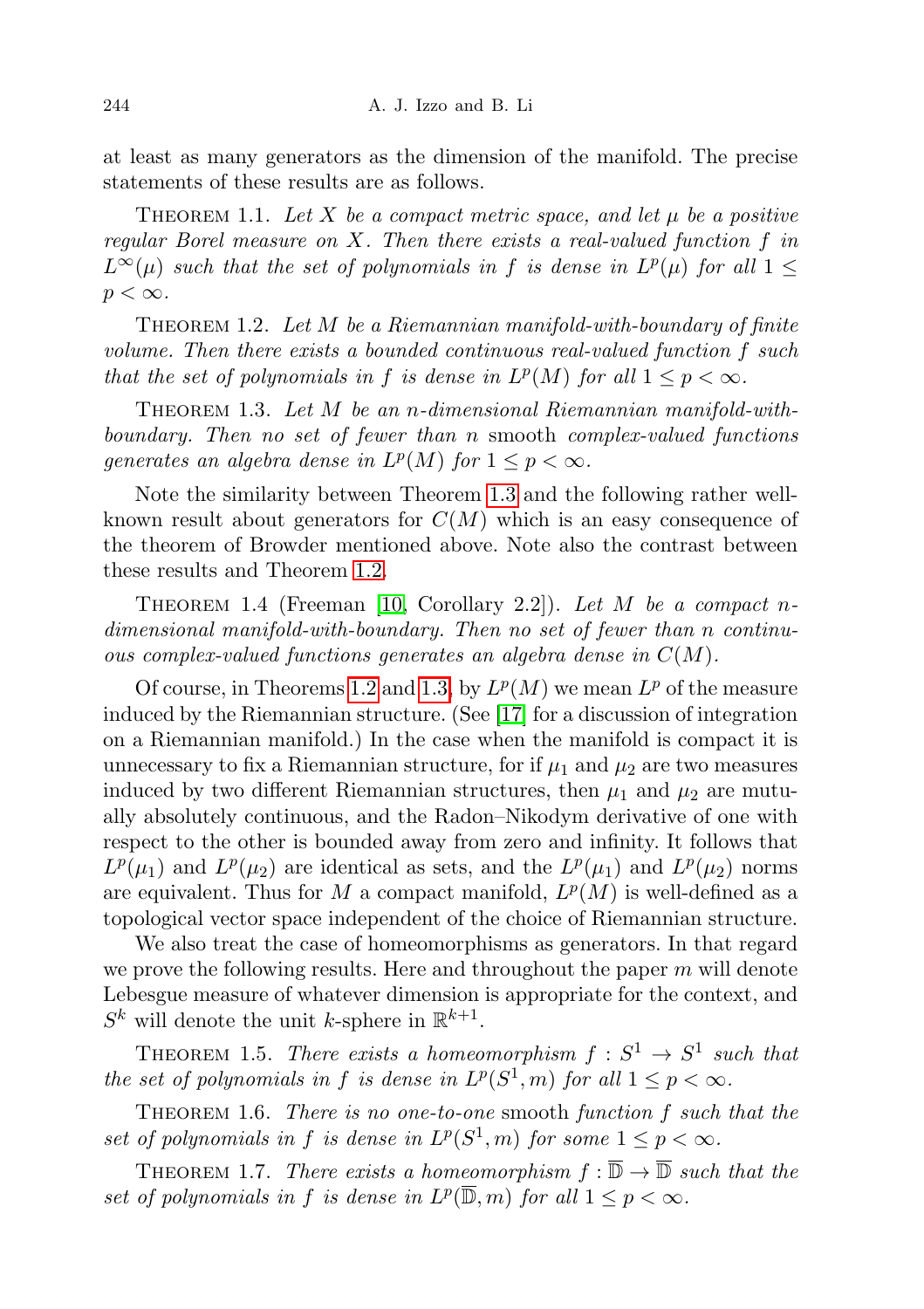THEOREM 1.8. Let X be a compact subset of  $\mathbb{R}^n$ . Then there exists an embedding  $F: X \to \mathbb{C}^{n/2}$  such that the set of the component functions  $f_1, \ldots, f_{\lceil n/2 \rceil}$  of F generates an algebra dense in  $L^p(X, m)$  for all  $1 \leq p < \infty$ .

As pointed out by William Ross, the proof of Theorem [1.7](#page-1-2) is reminiscent of the proof of Bram's theorem [\[3\]](#page-19-4) (or see [\[7,](#page-19-5) Theorem VI.8.14]). One might therefore wonder whether it is possible to derive one of these theorems from the other. However, as far as the authors can tell, this is not the case.

Theorem [1.5](#page-1-3) was the first result we proved. It was this result that led us to conjecture the assertion of Theorem [1.7,](#page-1-2) which in turn led us to Theorem [1.8.](#page-1-4) The question then naturally arose whether, in the context of Theo-rem [1.8,](#page-1-4) it is the case that  $\lceil n/2 \rceil$  is the minimum number of complex-valued functions needed to generate an algebra dense in  $L^p(X,m)$  for a suitable choice of X. We showed that this question is related to a question regarding a possible strengthening of the well-known theorem that there is no embedding of  $\mathbb{R}^n$  into  $\mathbb{R}^k$  for  $k < n$ . Before stating this question, it is convenient to make the following definition.

DEFINITION 1.9. We call a map  $F$  defined on a measure space  $X$  oneto-one almost everywhere if there is a subset  $E$  of  $X$  of measure zero such that the restriction of F to  $X \setminus E$  is one-to-one.

We showed that if complex-valued functions  $f_1, \ldots, f_k$  generate an algebra dense in  $L^p(X,m)$ , then the map  $F = (f_1, \ldots, f_k) : X \to \mathbb{R}^k$  is one-to-one almost everywhere. This led us to ask whether, for  $k < n$ , there ever exists a continuous map  $F: \mathbb{R}^n \to \mathbb{R}^k$  that is one-to-one almost everywhere. We initially conjectured that no such mappings exist and hence that  $\lceil n/2 \rceil$  is the minimum number of complex-valued functions needed to generate an algebra dense in  $L^p(X,m)$  for X a ball in  $\mathbb{R}^n$ . However, we subsequently proved the following result showing that this conjecture fails in the strongest possible way. The assertion of Theorem [1.2](#page-1-1) that only one function is needed follows as a corollary.

<span id="page-2-0"></span>THEOREM 1.10. On every smooth manifold-with-boundary there exists a bounded continuous real-valued function that is one-to-one almost everywhere.

Although this theorem is the exact opposite of what we at first expected, in hindsight the existence of such functions is not so surprising on account of the difference between measure-theoretic smallness and topological smallness in the sense of Baire category. The set on which our function will be shown to be one-to-one, while of full measure, will nevertheless be a set of first category. Thus from the point of view of category, the set on which our function is not required to be one-to-one is a large set. This leads us to make the following conjecture.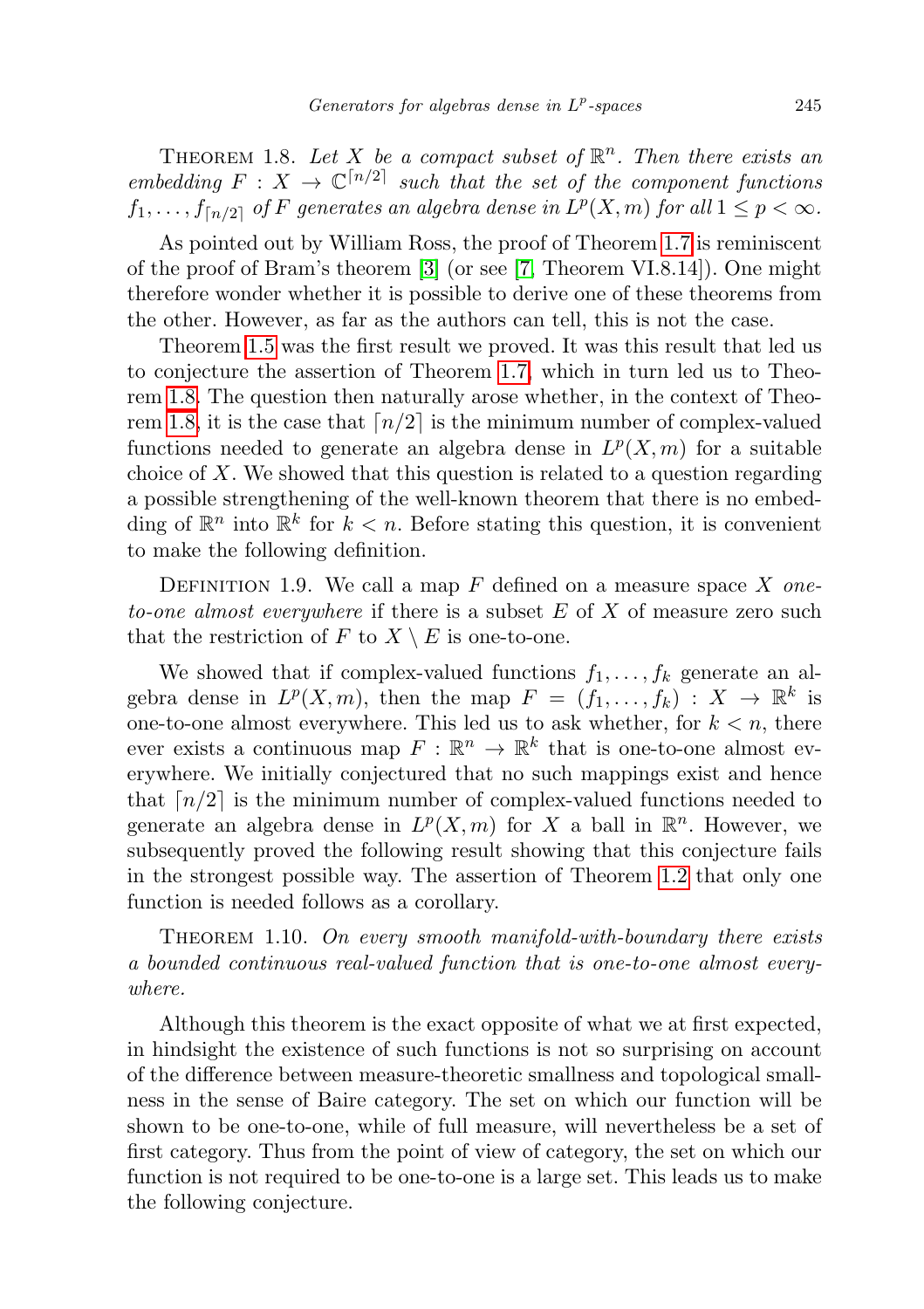CONJECTURE 1.11. If  $k < n$ , then there is no continuous map  $F : \mathbb{R}^n \to \mathbb{R}^k$ that is one-to-one on the complement of a set of first category in  $\mathbb{R}^n$ .

Our motivation for considering the question of how many functions are required to generate an algebra dense in an  $L^p$ -space arose from an erroneous paper by Guangfu Cao [\[5\]](#page-19-6) related to the following theorem of Sheldon Axler, Željko Čučković, and N. V. Rao. Here  $H^{\infty}(\Omega)$  denotes the algebra of all bounded holomorphic functions on  $\Omega$ .

THEOREM 1.12 (Axler–Čučković–Rao [\[1\]](#page-19-7)). Let  $\Omega$  be a bounded connected open set in the complex plane. If  $\phi \in H^{\infty}(\Omega)$  is non-constant and  $\psi \in$  $L^{\infty}(\Omega)$  is such that the Toeplitz operators  $T_{\phi}$  and  $T_{\psi}$  on the Bergman space of  $\Omega$  commute, then  $\psi$  is holomorphic.

Axler, Cučković, and Rao [\[1\]](#page-19-7) asked what happens in connection with their theorem in higher dimensions. In [\[5\]](#page-19-6) Cao presents as a theorem the statement that the above theorem holds with the planar domain  $\Omega$  replaced by an arbitrary bounded pseudoconvex domain with  $C^2$ -smooth boundary in  $\mathbb{C}^n$ . (It is somewhat unclear exactly what the hypotheses on the domain are, but they appear to be as stated in the preceding sentence.) We do not know whether this result of Cao is true although it seems unlikely since, as he notes, the result does not hold for the bidisk. Nevertheless, the argument he gives is definitely incorrect. Axler, Cučković, and Rao prove their result as a consequence of the following approximation theorem of Christopher Bishop (an alternative proof of which can be found in [\[13\]](#page-19-8)).

THEOREM 1.13 (Bishop [\[2,](#page-19-9) Theorem 1.2]). Let  $\Omega$  be an open set in the complex plane, and let  $\phi \in H^{\infty}(\Omega)$  be non-constant on each component of  $\Omega$ . Then  $C(\overline{\Omega})$  is contained in the norm-closed subalgebra of  $L^{\infty}(\Omega)$  generated by  $H^{\infty}(\Omega)$  and  $\overline{\phi}$ .

Cao presents as a lemma an assertion that is a weak form of Bishop's theorem for pseudoconvex domains in  $\mathbb{C}^n$  and then correctly shows that from this assertion his main theorem follows by the same argument as that used by Axler, Cučković, and Rao. However, this weak form of Bishop's theorem for pseudoconvex domains, which we now state, is in fact false.

<span id="page-3-0"></span>ERRONEOUS STATEMENT 1.14 (Cao [\[5,](#page-19-6) Theorem 5]). Suppose  $\Omega$  is a bounded pseudoconvex domain with  $C^2$ -smooth boundary in  $\mathbb{C}^n$  and  $\phi \in$  $H^{\infty}(\Omega)$  is non-constant. Then  $C(\overline{\Omega})$  is contained in the closure in  $L^2(\Omega,m)$ of the algebra generated by  $H^{\infty}(\Omega)$  and  $\phi$ .

It was this false assertion that first got us thinking about generators for algebras dense in  $L^p$ -spaces. A simple direct way to see that the above assertion is indeed false is to take  $\Omega$  to be the open unit ball in  $\mathbb{C}^2$  and note that then in  $L^2(\Omega, m)$  the function  $\overline{z}_2$  is orthogonal to the algebra generated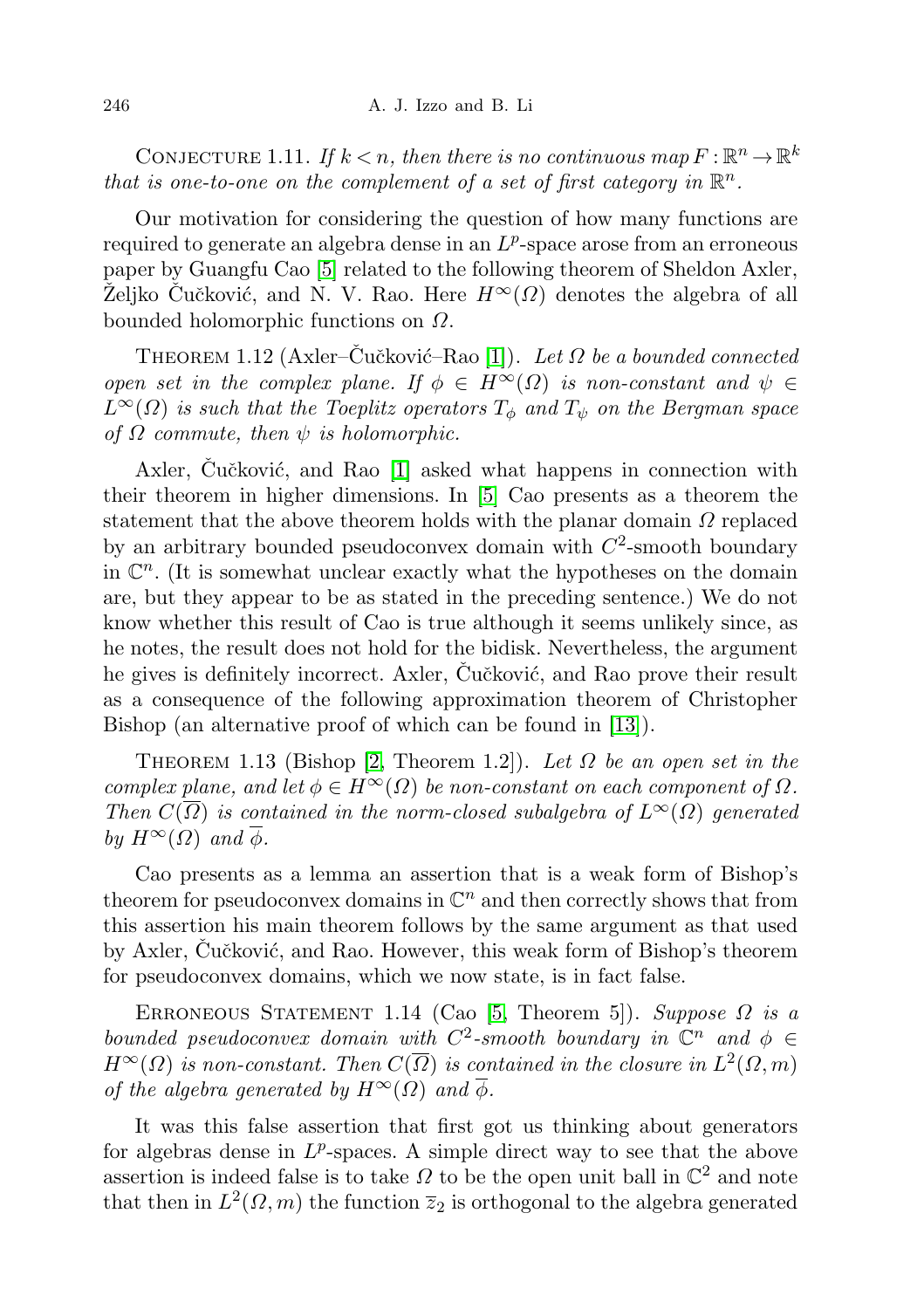by  $H^{\infty}(\Omega)$  and  $\overline{z}_1$ . In fact, Erroneous Statement [1.14](#page-3-0) is never true when  $n > 1$ . To see this note that if the conclusion of [1.14](#page-3-0) held for some  $\Omega$ and  $\phi$ , then for a closed ball B contained in  $\Omega$ , the algebra generated by the coordinate functions  $z_1, \ldots, z_n$  and  $\overline{\phi}$  would be dense in  $L^2(B, m)$ , whereas by Theorem [1.3](#page-1-0) at least  $2n$  smooth functions are needed to generate an algebra dense in  $L^2(B, m)$ .

2. Measurable generators. In this section we prove Theorem [1.1,](#page-1-5) and we show that the hypothesis that the space is metrizable cannot be omitted. The proof of Theorem [1.1](#page-1-5) is essentially a repetition of an argument of Paul Halmos [\[12\]](#page-19-10). We thank Donald Sarason for directing our attention to Halmos' paper.

Proof of Theorem [1.1.](#page-1-5) Every compact metric space is a continuous image of the Cantor set. Let K denote the (standard middle thirds) Cantor set and let  $\varphi: K \to X$  be a continuous surjective map. By a theorem of topology, there exists a Borel cross-section of  $\varphi$ , that is, a Borel function  $f: X \to K$ such that the composition  $\varphi \circ f$  is the identity on X. (See [\[12\]](#page-19-10).)

Now let  $f_*(\mu)$  be the push forward measure on K defined by  $f_*(\mu)(E) =$  $\mu(f^{-1}(E))$  for each measurable set E in K. Then for every Borel measurable function  $g$  on  $K$ ,

$$
\int\limits_X (g \circ f) \, d\mu = \int\limits_K g \, df_*(\mu).
$$

It follows that the map  $T: L^p(f_*(\mu)) \to L^p(\mu)$  given by  $Tg = g \circ f$  is an isometry. Furthermore, T maps  $L^p(f_*(\mu))$  onto  $L^p(\mu)$ ; to see this define  $S: L^p(\mu) \to L^p(f_*(\mu))$  by  $S_g = g \circ \varphi$ , and note that since  $\varphi \circ f$  is the identity on X, the operator TS is the identity on  $L^p(\mu)$ . By the Weierstrass approximation theorem, the polynomials are uniformly dense in  $C(K)$  and hence are dense in  $L^p(f_*(\mu))$ , so it follows that the polynomials in f are dense in  $L^p(\mu)$ .

REMARK 2.1. We note that the metrizability of the space  $X$  cannot be omitted from the hypotheses of Theorem [1.1.](#page-1-5) For example, consider the Cantor space  $X = \{0,1\}^J$  with the index set J uncountable. Then X is non-metrizable. Regard X as the infinite product group  $(\mathbb{Z}/2)^J$ , and let  $\mu$ be the Haar measure on X. We now show that  $L^p(\mu)$  is non-separable, which implies that the conclusion of Theorem [1.1](#page-1-5) cannot hold. For each  $\alpha \in J$ , let  $\chi_{\alpha}$  be the characteristic function of the set  $\{(x_{\gamma})_{\gamma\in J}\in X:x_{\alpha}=1\}$ . Then the function  $|\chi_{\alpha} - \chi_{\beta}|$  takes the value 1 on a set of measure 1/2 and takes the value 0 on the rest of  $X$ . Hence,

$$
\|\chi_{\alpha} - \chi_{\beta}\|_{p} = \left[ \int\limits_X |\chi_{\alpha} - \chi_{\beta}|^p \, d\mu \right]^{1/p} = 2^{-1/p}.
$$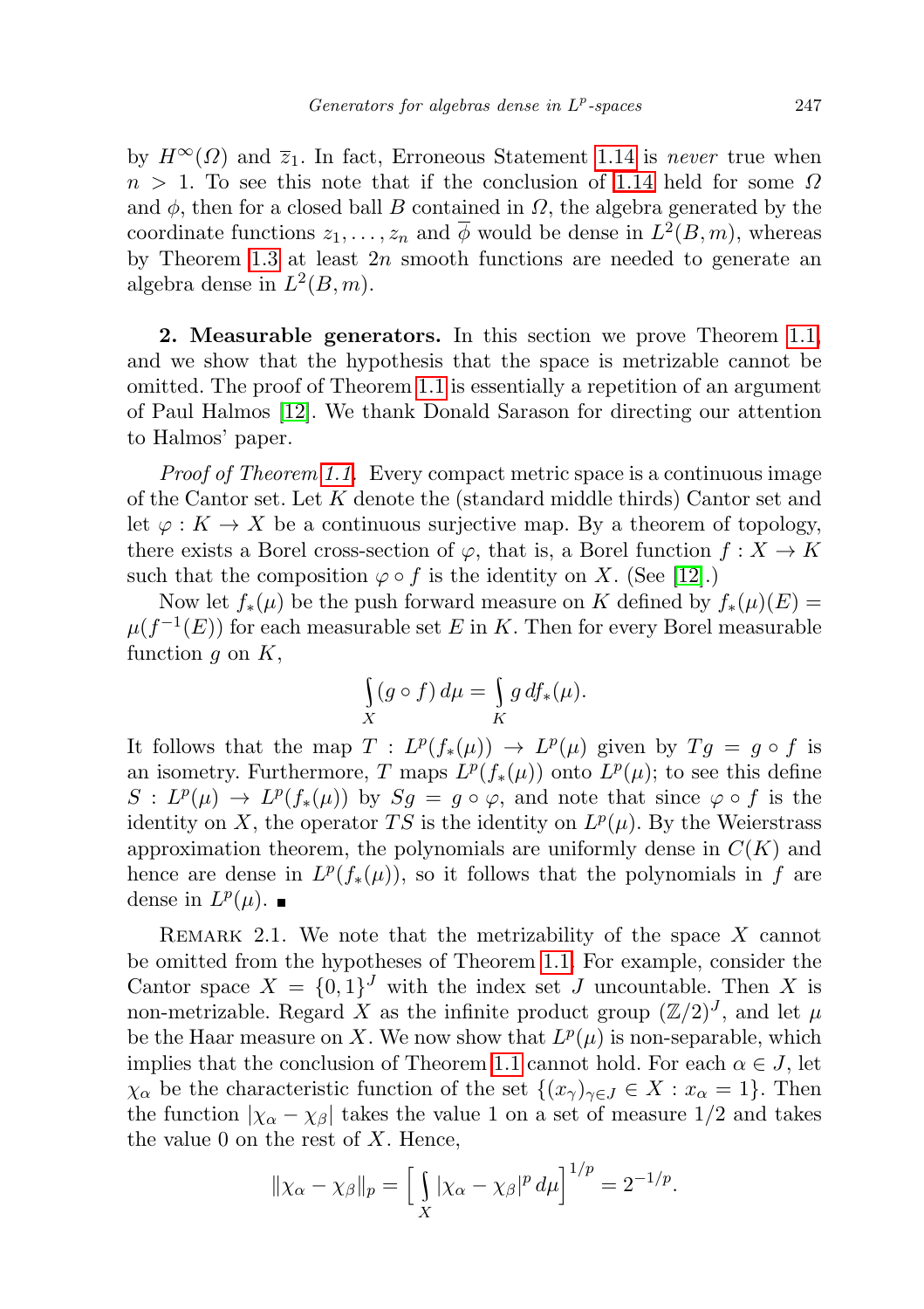Thus  $\{\chi_{\alpha}\}_{{\alpha \in J}}$  is an uncountable discrete set in  $L^p(\mu)$ , and hence  $L^p(\mu)$  is non-separable.

One might be tempted to imagine that  $L^p(\mu)$  is non-separable whenever the support of  $\mu$  is non-metrizable, and hence that the conclusion of the theorem holds if and only if the support of  $\mu$  is metrizable. However, this is not the case. Let X be a separable compact Hausdorff space that is not metrizable. For instance, X could be the product space  $I^I$  where  $I = [0, 1]$ . Let  $\{x_n\}$  be a countable dense subset of X. Choose a sequence  $(a_n)$  of positive numbers such that  $\sum a_n < \infty$ , and define a measure  $\mu$  on X by

$$
\mu(E) = \sum_{x_n \in E} a_n.
$$

In other words,  $\mu$  is counting measure with weight  $a_n$  at  $x_n$ . Then  $\mu$  is a positive regular Borel measure on  $X$  whose support is  $X$  and hence is nonmetrizable. But  $L^p(\mu)$  is clearly isometrically isomorphic to the weighted  $l^p$ -space with weights  $(a_n)$ , and hence  $L^p(\mu)$  is separable. Furthermore, the isomorphism preserves the multiplication. By viewing the set of positive integers as a subset of its one-point compactification, we can apply Theorem [1.1](#page-1-5) to conclude that there is a bounded sequence that generates an algebra dense in our weighted  $l^p$ -spaces. We conclude that there is a bounded measurable function on X that generates an algebra dense in  $L^p(\mu)$  for all  $1 \leq p < \infty$ .

3. Continuous generators and almost everywhere one-to-one functions. This section is devoted to proving Theorems [1.2](#page-1-1) and [1.10.](#page-2-0) We first show that Theorem [1.2](#page-1-1) follows from Theorem [1.10](#page-2-0) and then turn to the proof of Theorem [1.10.](#page-2-0) We conclude the section by showing that dimension decreasing, almost everywhere one-to-one mappings can never be smooth.

*Proof of Theorem [1.2.](#page-1-1)* Let  $\mu$  be the measure on M corresponding to the volume form given by the Riemannian metric on  $M$ . By Theorem [1.10](#page-2-0) there is a bounded continuous real-valued function  $f$  on  $M$  that is one-to-one almost everywhere. Let M be the closure of  $f(M)$  in R, and let  $f_*(\mu)$  be the push forward of  $\mu$  under f. By the Weierstrass approximation theorem, the polynomials are uniformly dense in the continuous functions on  $M$  and hence dense in  $L^p(M, f_*(\mu))$ . Now let  $h \in L^p(M, \mu)$  be arbitrary and let E be a set of measure zero in  $M$  such that  $f$  is one-to-one on  $M \setminus E$ . Redefine  $h$ if necessary on  $E$  so that h is constant on each level set of f. Then h induces a function  $\widetilde{h}$  in  $L^p(M, f_*(\mu))$  such that  $\widetilde{h} \circ f = h$ . For any  $\epsilon > 0$ , there is a polynomial  $q$  such that

$$
\left[\int\limits_{\widetilde{M}}|\widetilde{h}-q|^p\,df_*(\mu)\right]^{1/p}<\epsilon.
$$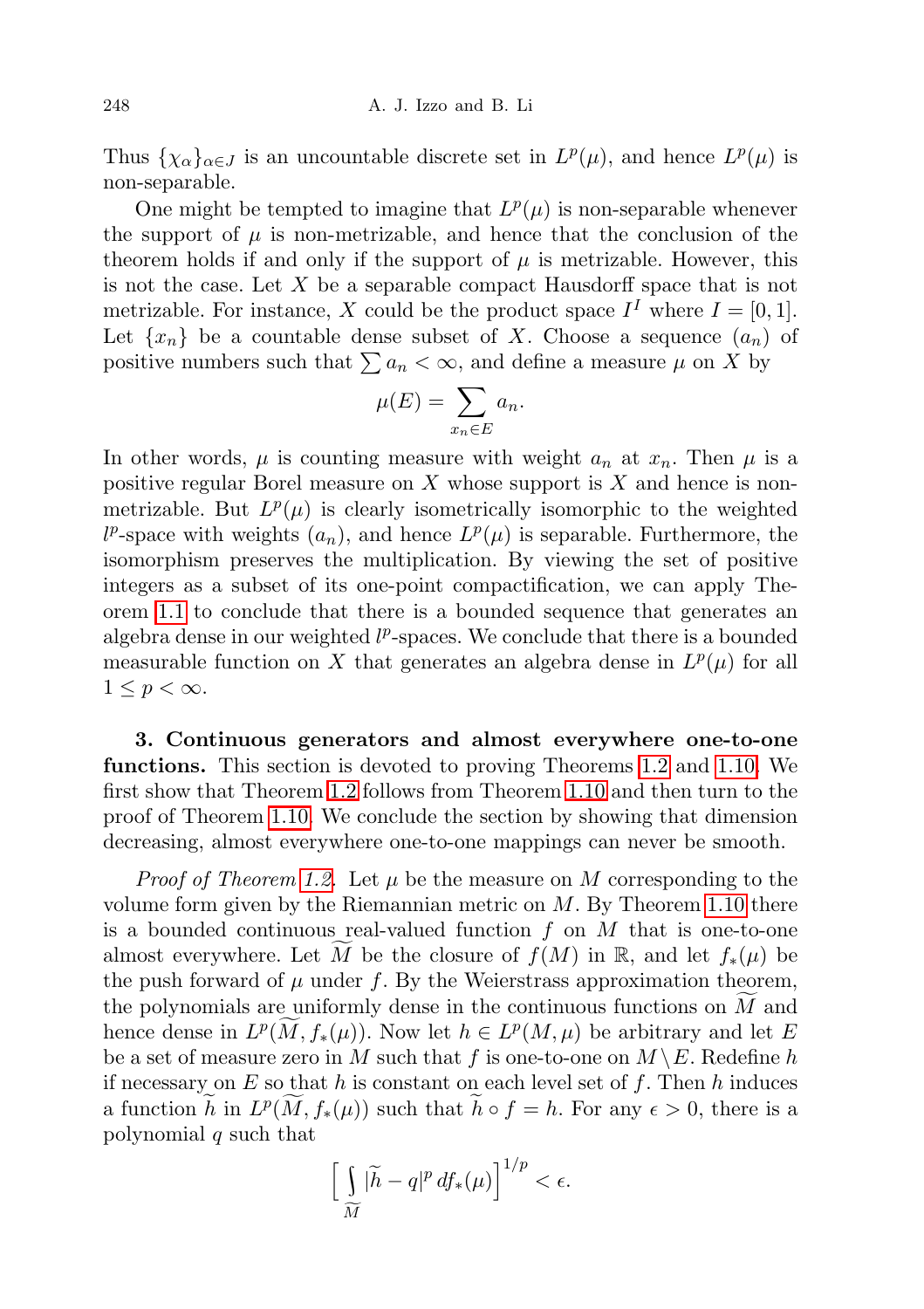Then pulling back to  $M$ , we have

$$
\left[\int\limits_M |h - q \circ f|^p \, d\mu\right]^{1/p} < \epsilon.
$$

Since  $q \circ f$  is a polynomial in f, the assertion is proven.

We now proceed to the proof of Theorem [1.10.](#page-2-0) We begin with several easy lemmas. Throughout the paper, by "a Cantor set" we mean any space that is homeomorphic to the standard middle thirds Cantor set.

<span id="page-6-3"></span>LEMMA 3.1. If C is a Cantor set and  $\mathcal U$  is an open cover of C, then C can be written as a finite union of disjoint Cantor sets  $C_1, \ldots, C_N$  each of which lies in some member of  $\mathscr U$ .

*Proof.* Without loss of generality we take  $C = \{0,1\}^{\omega}$ . By passing to a refinement of the open cover  $\mathscr U$ , we may assume that  $\mathscr U$  consists of basic open sets, that is, sets of the form  $\{(x_n) \in \{0,1\}^\omega : x_k = a_k \text{ for all } k \in F\}$ for some finite set F and some  $a_k \in \{0,1\}$  for each  $k \in F$ . Furthermore, by compactness of C we may assume that  $\mathscr U$  is a finite set  $\{U_1, \ldots, U_r\}$ . For each  $j = 1, \ldots, r$ , let  $F_j$  be the finite set such that  $U_j$  may be expressed in the form

$$
U_j = \{(x_n) \in \{0, 1\}^\omega : x_k = a_k \text{ for all } k \in F_j\}.
$$

Let  $F = \bigcup_{j=1}^r F_j$ . Then F is finite and the equation

$$
C = \{0, 1\}^{\omega} = \bigcup_{(a_j)_{j \in F} \in \{0, 1\}^F} \{(x_n) \in \{0, 1\}^{\omega} : x_k = a_k \text{ for all } k \in F\}
$$

expresses C as a finite union of disjoint Cantor sets each of which lies in some  $U_j$ .

<span id="page-6-0"></span>LEMMA 3.2. Given an open set U in  $\mathbb{R}^d$  with  $m(U) < \infty$  and an  $\varepsilon > 0$ , there exists a Cantor set C in U such that  $m(U \setminus C) < \varepsilon$ .

*Proof.* Every open set in  $\mathbb{R}^d$  is a countable union of (*d*-dimensional) cubes with disjoint interiors [\[9,](#page-19-11) Lemma 2.43], so choose cubes  $R_1, R_2, \ldots$ with disjoint interiors such that  $U = \bigcup$ with disjoint interiors such that  $U = \bigcup_n R_n$ . Then choose N such that  $\sum_{n=N+1}^{\infty} m(R_n) < \varepsilon/2$ . For each  $j = 1, ..., N$  choose a Cantor set  $C_j$  in  $R_j$ such that  $m(R_j \setminus C_j) < \varepsilon/2^{j+1}$ . Let  $C = C_1 \cup \cdots \cup C_n$ . Then  $m(U \setminus C)$  $\sum_{n=1}^{N} m(R_n \setminus C_n) + \sum_{n=N+1}^{\infty} m(R_n) < \varepsilon$ , and being a finite union of disjoint Cantor sets, C is itself a Cantor set.  $\blacksquare$ 

The next lemma follows immediately from Lemma [3.2](#page-6-0) and a simple induction argument.

<span id="page-6-2"></span><span id="page-6-1"></span>LEMMA 3.3. Given an open set U in  $\mathbb{R}^d$  with  $m(U) < \infty$ , there exists a countable collection  ${C_n}_{n=1}^{\infty}$  of disjoint Cantor sets in U such that  $m(U \setminus \bigcup_{n=1}^{\infty} C_n) = 0.$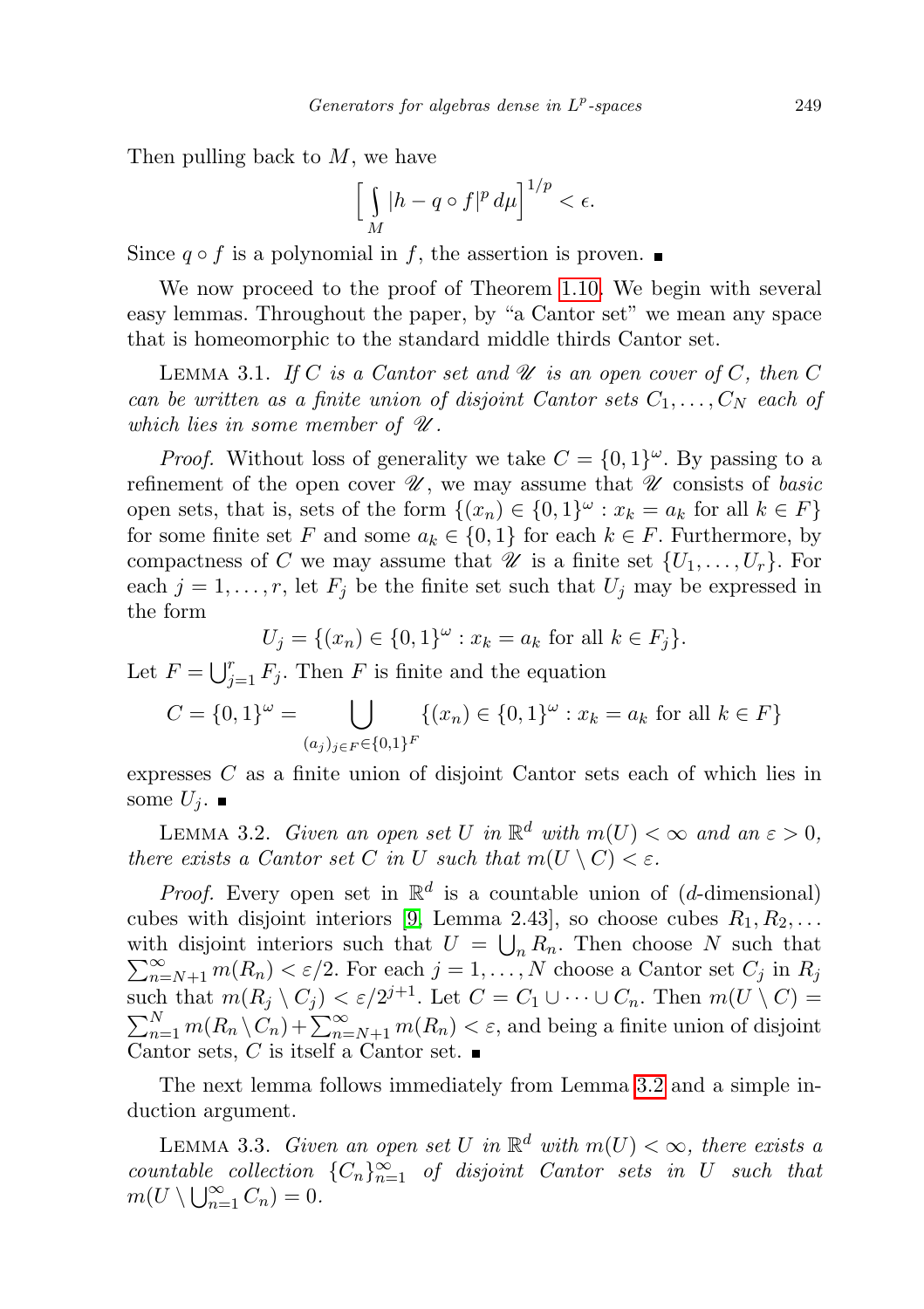LEMMA 3.4. Let  $M$  be a smooth manifold-with-boundary. Then there exists a countable collection  ${C_n}_{n=1}^{\infty}$  of disjoint Cantor sets in M such that  $M \setminus \bigcup_{n=1}^{\infty} C_n$  has measure zero in M.

Proof. Since the boundary of a smooth manifold always has measure zero, we may assume without loss of generality that  $M$  is boundaryless. Now choose an at most countable open cover  $\{U_n\}$  of M such that for each n there is a coordinate system  $(\phi_n, W_n)$  such that  $\overline{U}_n \subset W_n$  and  $\phi(U_n)$  is an open ball in Euclidean space. Then the topological boundary  $\partial U_n$  of each set  $U_n$  has measure zero in M. Now define a collection of disjoint open sets  $\{V_n\}$  in M by setting  $V_n = U_n \setminus (\overline{U}_1 \cup \cdots \cup \overline{U}_{n-1}).$ 

Suppose x is a point of  $M \setminus \bigcup_n V_n$ . Let k be the smallest value of n for which x is in  $U_n$ . Since x is not in  $V_k$ , it must be in  $U_j$  for some  $j < k$ . Then x is in  $\partial U_j$ . We conclude that  $M \setminus \bigcup_n V_n$  is contained in  $\bigcup_n \partial U_n$  and hence has measure zero in M.

By Lemma [3.3](#page-6-1) we can choose, for each n, a countable collection  ${C_n^r}_{r=1}^{\infty}$ of disjoint Cantor sets in  $V_n$  such that  $V_n \setminus \bigcup_{r=1}^{\infty} C_n^r$  has measure zero. Then the collection  $\{C_n^r\}$  of all the chosen Cantor sets is a countable collection of disjoint Cantor sets in M such that  $M \setminus \bigcup_{n,r} C_n^r$  has measure zero in M.

With these preliminaries we are ready for the proof of Theorem [1.10.](#page-2-0)

*Proof of Theorem [1.10.](#page-2-0)* Let  $M$  be a smooth manifold-with-boundary. By Lemma [3.4](#page-6-2) there exists a countable collection  ${C_n}_{n=1}^{\infty}$  of disjoint Cantor sets in M such that  $M \setminus \bigcup_{n=1}^{\infty} C_n$  has measure zero in M. We will construct a sequence  $(f_n)_{n=1}^{\infty}$  of continuous functions from M into  $[0,1]$  such that, for each  $n$ ,

- (i)  $f_n$  is one-to-one on  $C_1 \cup \cdots \cup C_n$ ,
- (ii)  $f_{n+1}$  agrees with  $f_n$  on  $C_1 \cup \cdots \cup C_n$ , and
- (iii)  $||f_{n+1} f_n||_{\infty} \leq 1/2^n$ .

Suppose for the moment that such a sequence of functions has been constructed. Then on account of condition (iii), the sequence  $(f_n)$  converges uniformly to a continuous limit function f. Due to condition (ii),  $f_m$  agrees with  $f_n$  on  $C_1 \cup \cdots \cup C_n$  for all  $m \geq n$ , and hence the limit function f also agrees with  $f_n$  on  $C_1 \cup \cdots \cup C_n$ . Now given distinct points a and b in  $\bigcup_{n=1}^{\infty} C_n$ , choose N such that both a and b lie in  $C_1 \cup \cdots \cup C_N$ . Then  $f(a) = f_N(a) \neq f_N(b) = f(b)$ . Hence f is one-to-one on  $\bigcup_{n=1}^{\infty} C_n$ . Thus it suffices to construct a sequence of functions satisfying conditions (i)–(iii).

We will construct the sequence of functions  $f_n$  by induction. To carry out the induction we will also require the additional condition that, for each  $n$ ,

(iv)  ${f_n(C_1), \ldots, f_n(C_n)}$  is a collection of disjoint Cantor sets in [0, 1].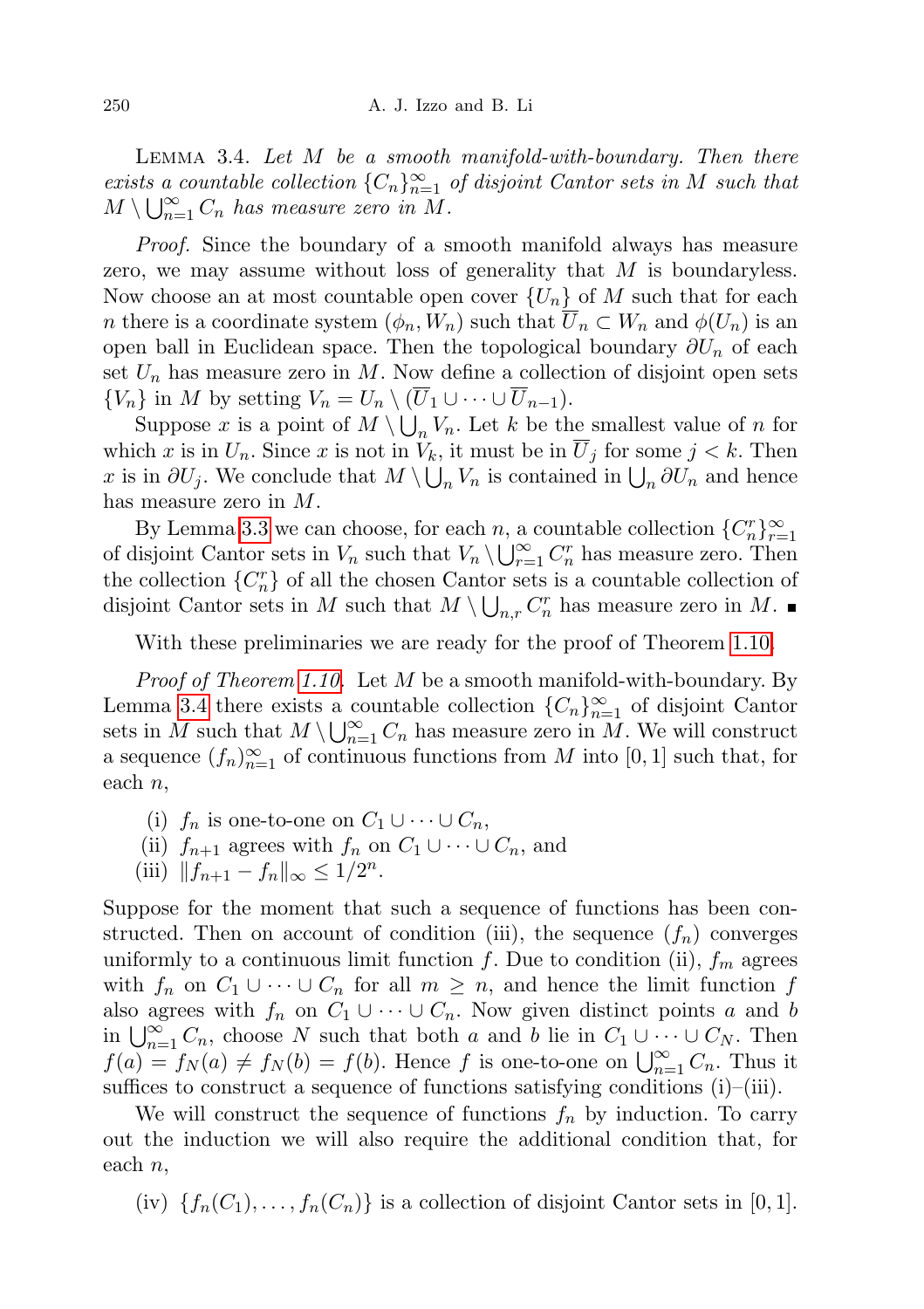We begin by defining  $f_1$ . Choose a Cantor set  $\widetilde{C}_1$  in [0, 1]. Choose a homeomorphism  $g_1$  of  $C_1$  onto  $\tilde{C}_1$ . By the Tietze extension theorem, there is an extension of  $g_1$  to a continuous function of M into [0, 1]. Let  $f_1$  be the extension.

Now for the induction step, assume that functions  $f_1, \ldots, f_k$  have been defined so that conditions (i)–(iv) hold for those values of n for which they are meaningful. We wish to define  $f_{k+1}$ . By the continuity of  $f_k$ , there is an open cover  $\mathscr U$  of  $C_{k+1}$  such that the image  $f_k(U)$  of each member U of  $\mathscr U$  is contained in an interval of length  $1/2^k$ . By Lemma [3.1,](#page-6-3) we can write  $C_{k+1}$  as a finite union  $C_{k+1} = C_{k+1}^1 \cup \cdots \cup C_{k+1}^N$  of disjoint Cantor sets  $C_{k+1}^1, \ldots, C_{k+1}^N$  each of which is contained in some member of  $\mathscr{U}$ . Then for each  $j = 1, ..., N$ , the set  $f_k(C_{k+1}^j)$  is contained in an interval  $I_{k+1}^j$  of length  $1/2^k$ . Since  $f_k(C_1), \ldots, f_k(C_k)$  are disjoint Cantor sets, their union is also a Cantor set and in particular has empty interior in  $[0, 1]$ . Consequently, we can choose disjoint Cantor sets  $\widetilde{C}_{k+1}^1, \ldots, \widetilde{C}_{k+1}^N$  with  $\widetilde{C}_{k+1}^j$  contained in  $I_{k+1}^j \setminus (f_k(C_1) \cup \cdots \cup f_k(C_k))$  for each j. Choose a homeomorphism  $g_{k+1}^j$  of  $C_{k+1}^j$  onto  $\widetilde{C}_{k+1}^j$  for each j, and then define  $g_{k+1}$  on  $C_1 \cup \cdots \cup C_k \cup C_{k+1}$  by

$$
g_{k+1}(x) = \begin{cases} f_k(x) & \text{for } x \in C_1 \cup \dots \cup C_k, \\ g_{k+1}^j(x) & \text{for } x \in C_{k+1}^j \ (j = 1, \dots, N). \end{cases}
$$

Then  $g_{k+1}$  is a homeomorphism of  $C_1 \cup \cdots \cup C_{k+1}$  onto  $f(C_1) \cup \cdots \cup f(C_k) \cup$  $\widetilde{C}_{k+1}^1 \cup \cdots \cup \widetilde{C}_{k+1}^N$  taking  $C_{k+1}$  onto  $\widetilde{C}_{k+1}^1 \cup \cdots \cup \widetilde{C}_{k+1}^N$ . Note that

$$
\sup_{x \in C_1 \cup \dots \cup C_{k+1}} |f_k(x) - g_{k+1}(x)| \le 1/2^k
$$

since for each j both  $f_k(C_{k+1}^j)$  and  $g_{k+1}(C_{k+1}^j)$  are contained in  $I_{k+1}^j$ . By the Tietze extension theorem, there is a continuous function  $h_{k+1}$  on M that agrees with  $f_k - g_{k+1}$  on  $C_1 \cup \cdots \cup C_{k+1}$  and satisfies

$$
||h_{k+1}||_{\infty} \le 1/2^k.
$$

Set  $f_{k+1} = f_k - h_{k+1}$ . Then  $f_{k+1} = g_{k+1}$  on  $C_1 \cup \cdots \cup C_{k+1}$ , and  $||f_{k+1} - f_k||_{\infty}$  $\leq 1/2^k$ . It follows that  $f_1, \ldots, f_{k+1}$  satisfy the required conditions (i)–(iv) for those values of  $n$  for which the conditions are meaningful. Therefore, by induction we obtain the desired sequence  $(f_n)$ .

We conclude this section by showing that, not surprisingly, *smooth* maps one-to-one almost everywhere can never be dimension decreasing.

PROPOSITION 3.5. If  $k < n$ , then there is no smooth map  $F : \mathbb{R}^n \to \mathbb{R}^k$ that is one-to-one almost everywhere.

*Proof.* Let  $F = (f_1, \ldots, f_k) : \mathbb{R}^n \to \mathbb{R}^k$  be a smooth map. Let r be the maximum rank achieved by the derivative  $dF$  of  $F$ , and let  $a$  be a point where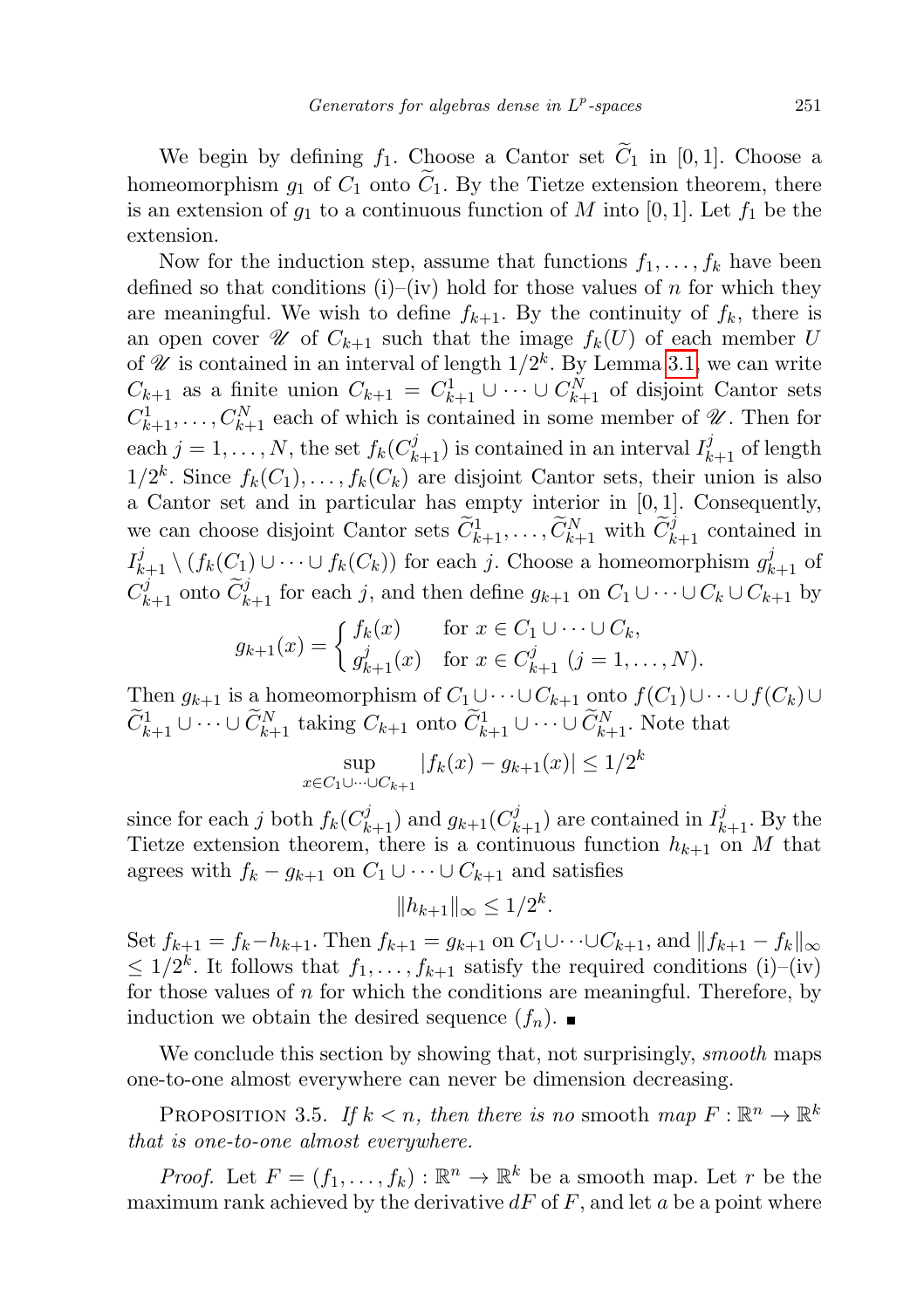this maximum is achieved. Then  $dF$  has rank r throughout some neighborhood  $U$  of  $a$ . Now without loss of generality we may assume that in  $U$  the differentials  $df_1, \ldots, df_r$  are linearly independent, and  $df_{r+1}, \ldots, df_k$  are in the span of  $df_1, \ldots, df_r$ . Then  $(f_1, \ldots, f_r) : \mathbb{R}^n \to \mathbb{R}^r$  is a submersion at a, so by the local submersion theorem [\[11,](#page-19-12) p. 20], there are local coordinates about a and  $(f_1(a),...,f_r(a))$  in which  $(f_1,...,f_r)$  becomes the canonical submersion  $(x_1, \ldots, x_k) \mapsto (x_1, \ldots, x_r)$ . On each slice  $\{(x_1, \ldots, x_r) = c\}$ , for c a constant in  $\mathbb{R}^r$ , the functions  $f_1, \ldots, f_r$  are constant. Hence  $df_1, \ldots, df_r$ are identically zero when restricted to a slice. Since  $df_{r+1}, \ldots, df_k$  are in the span of  $df_1, \ldots, df_r$ , we see that  $df_{r+1}, \ldots, df_k$  are also identically zero when restricted to a slice. But then  $f_{r+1}, \ldots, f_k$  must be constant on each slice. Thus  $F = (f_1, \ldots, f_k)$  is constant on each slice. Consequently, any subset of  $U$  on which  $F$  is one-to-one contains at most one point of each slice. But any measurable set with this property has measure zero. Thus  $F$  cannot be one-to-one almost everywhere.

4. Smooth generators. This section is devoted to proving Theorem [1.3.](#page-1-0) We noted in the introduction the similarity between Theorem [1.3](#page-1-0) and the consequence of Browder's theorem stated as Theorem [1.4.](#page-1-6) In our context, the methods of Browder do not seem to be applicable. However, in the case of smooth generators, there is a more elementary proof of Theorem [1.4](#page-1-6) due to Michael Freeman [\[10\]](#page-19-2). Our proof of Theorem [1.3](#page-1-0) is an adaptation of Freeman's argument. Following Freeman, we make the following definition.

DEFINITION 4.1. Let  $M$  be an *n*-dimensional smooth manifold-withboundary. Let  $F$  be a collection of complex-valued smooth functions on  $M$ . The *exceptional set*  $E$  of  $F$  is defined by the equation

$$
E = \{ p \in M : df_1 \wedge \cdots \wedge df_n(p) = 0
$$
  
for each *n*-tuple  $(f_1, \ldots, f_n)$  of functions in *F* \}.

Note that in the set-up of the above definition, if the collection  $F$  has fewer than n elements, then necessarily the exceptional set E is all of M. Therefore, Theorem [1.3](#page-1-0) is an immediate consequence of the following result.

THEOREM 4.2. Let  $M$  be an n-dimensional Riemannian manifold-withboundary, and let  $F$  be a collection of smooth functions on  $M$  that generates an algebra dense in  $L^p(M)$  for some  $1 \leq p < \infty$ . Then the exceptional set E of F has empty interior in M.

*Proof.* Given an arbitrary open set U of M we are to show that there are functions  $f_1, \ldots, f_n$  in F such that  $df_1 \wedge \cdots \wedge df_n$  is not identically zero on U. Of course, by shrinking  $U$  we may assume that  $U$  is a set of finite measure that is diffeomorphic to a bounded open set in Euclidean space, and then we can pull everything back to Euclidean space. We may also assume that the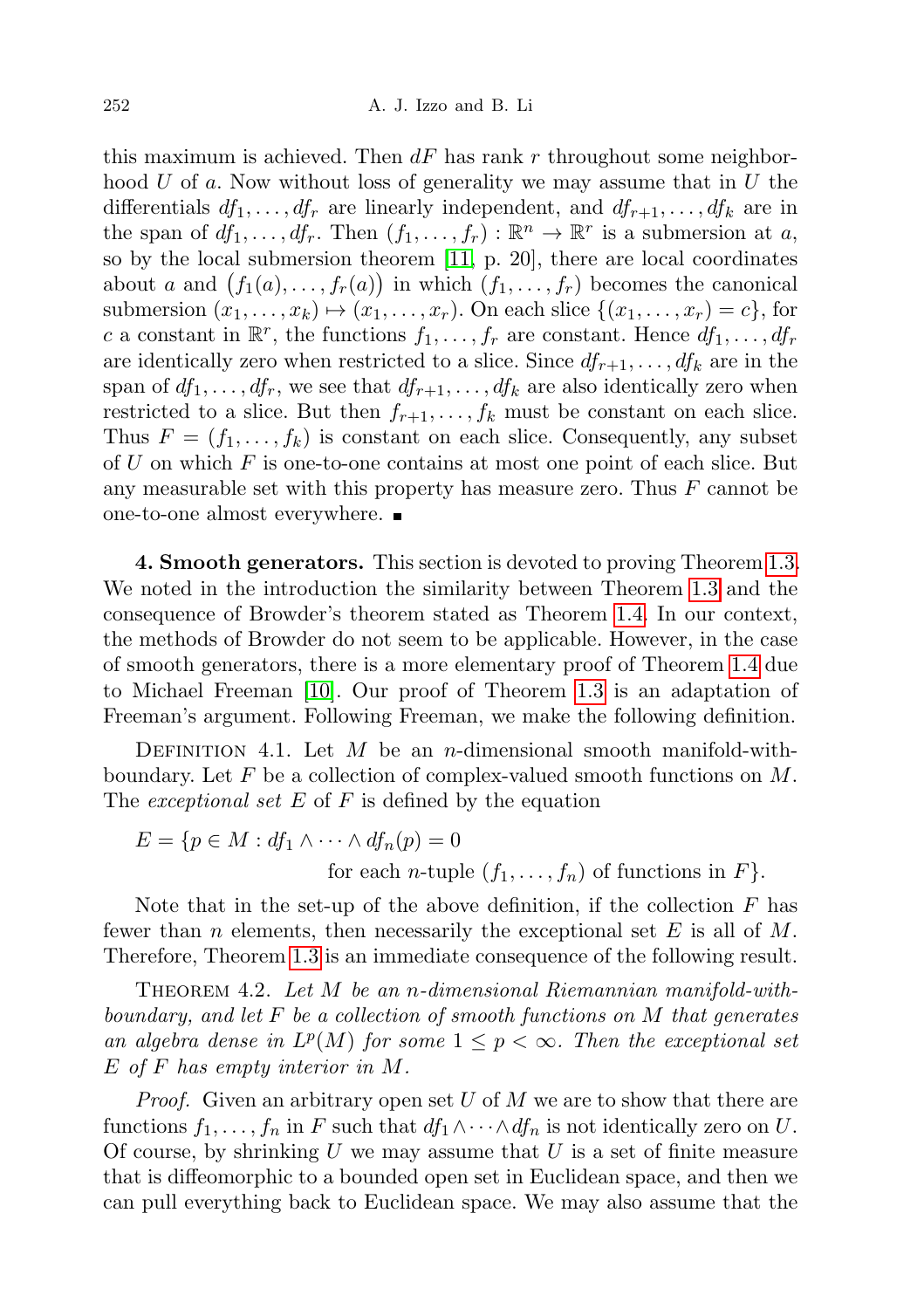$L^p$ -norm obtained from pulling back is comparable to the  $L^p$ -norm obtained by restricting Lebesgue measure to the image of  $U$ . The theorem therefore follows immediately from Lemma 4.3 below.

<span id="page-10-0"></span>LEMMA 4.3. If F is a collection of  $C^1$  functions on a bounded open set U in  $\mathbb{R}^n$  such that the polynomials in F are dense in  $L^p(U,m)$  for some  $1 \leq p < \infty$ , then the exceptional set for F is a proper subset of U.

*Proof.* Since the measure of U is finite, the  $L^1(U, m)$ -norm is dominated by a multiple of the  $L^p(U,m)$ -norm, and  $L^p(U,m)$  is a dense subset of  $L^1(U,m)$ . Thus density in  $L^p(U,m)$  implies density in  $L^1(U,m)$ , so we only have to consider the case  $p = 1$ .

We need to show that there are functions  $f_1, \ldots, f_n$  in F such that  $df_1 \wedge \cdots \wedge df_n$  is not identically zero on U. We will choose these functions inductively so that for each  $k, 1 \leq k \leq n$ , the k-form  $df_1 \wedge \cdots \wedge df_k$  is not identically zero on U.

When  $k = 1$ , the required function can clearly be chosen, since the functions in  $F$  cannot all be constant on  $U$ . Now assume that functions  $f_1, \ldots, f_k \in F$  have been found so that  $df_1 \wedge \cdots \wedge df_k$  does not vanish identically on U. Fix a point  $p_0$  in U such that  $df_1 \wedge \cdots \wedge df_k(p_0) \neq 0$ . Then there must be some k coordinates  $x_{j_1}, \ldots, x_{j_k}$  such that  $(df_1 \wedge \cdots \wedge$  $df_k(p_0)(\partial/\partial x_{j_1},\ldots,\partial/\partial x_{j_k}) \neq 0$ . By reordering the coordinates, we may assume that  $(j_1, \ldots, j_k) = (1, \ldots, k)$ . Now choose a neighborhood V of  $p_0$ and an  $r > 0$  such that  $p + t \cdot (x_1, ..., x_k, 1 + x_{k+1}, 0, ..., 0)$  is in U for every  $p \in V$ , every  $0 \leq t \leq r$ , and every  $(x_1, \ldots, x_{k+1}) \in S^k \subset \mathbb{R}^{k+1}$ . Define  $\alpha: S^k \times V \to U$  by

$$
\alpha((x_1,\ldots,x_{k+1}),p)=p+r\cdot(x_1,\ldots,x_k,1+x_{k+1},0,\ldots,0).
$$

For each  $p \in V$  the map  $\alpha$  takes  $S^k \times \{p\}$  diffeomorphically onto a k-sphere in  $U$  containing the point  $p$  and such that the tangent space to the sphere at p is spanned by  $\partial/\partial x_1, \ldots, \partial/\partial x_k$ . Thus letting  $N_p$  denote the closed ball whose boundary  $\partial N_p$  is the image sphere, we find that  $(df_1 \wedge \cdots \wedge df_k)(p_0)$  is non-zero as a form on  $\partial N_{p_0}$ . Consequently, there is a continuous function g on U such that

(1) 
$$
\int_{\partial N_{p_0}} g \, df_1 \wedge \cdots \wedge df_k \neq 0.
$$

We claim that inequality [\(1\)](#page-10-0) together with the hypothesis that the polynomials in F are dense in  $L^1(U,m)$  implies that for some function h that is a polynomial in functions in  $F$  and for some point  $p$  in  $V$  we have

(2) 
$$
\int_{\partial N_p} h \, df_1 \wedge \cdots \wedge df_k \neq 0.
$$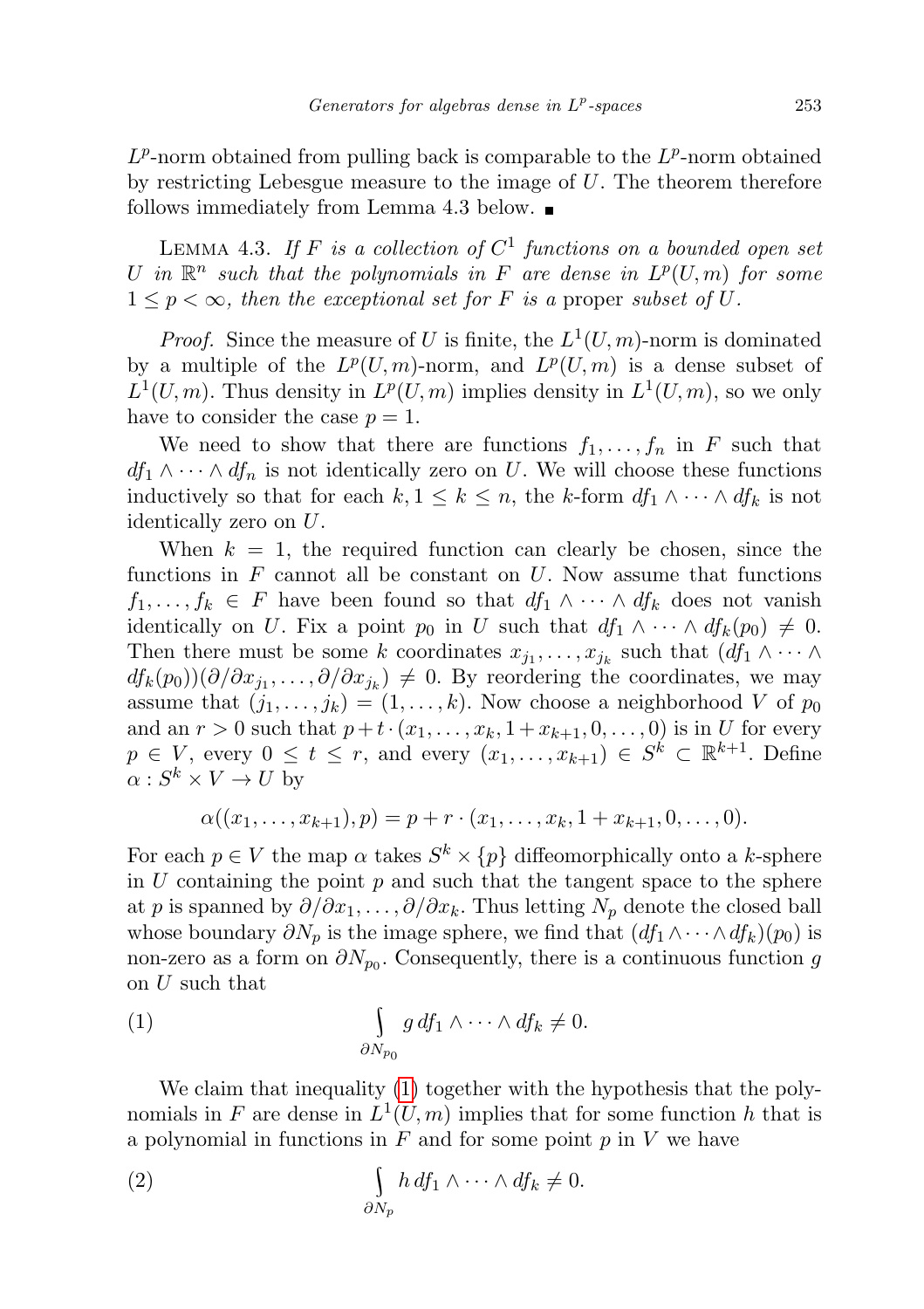To verify this, first note that [\(1\)](#page-10-0) implies that there is a compact neighborhood  $W \subset V$  of  $p_0$  such that

<span id="page-11-0"></span>(3) 
$$
\int\limits_{W \partial N_p} g \, df_1 \wedge \cdots \wedge df_k \, dm \neq 0.
$$

Now let  $\mu$  denote surface area measure on  $S^k$ , and note that the measure corresponding to  $df_1 \wedge \cdots \wedge df_k$  on  $\partial N_p$  pulls back under  $\alpha$  to  $\sigma_p d\mu$  on  $S^k$ for some smooth function  $\sigma_p$ . Define  $\sigma$  on  $S^k \times V$  by  $\sigma(x,p) = \sigma_p(x)$ . Then  $\sigma$  is smooth, and hence in particular the supremum  $\|\sigma\|_{\infty}$  of  $\sigma$  over  $S^k \times W$ is finite. Now pulling back and applying Fubini's theorem we have

(4) 
$$
\int\limits_{W \partial N_p} \int\limits_{\partial N_p} g \, df_1 \wedge \cdots \wedge df_k \, dm = \int\limits_{W \, S^k} \int\limits_{S^k} (g \circ \alpha) \sigma \, d\mu \, dm
$$

$$
= \int\limits_{S^k} \int\limits_W (g \circ \alpha) \sigma \, dm \, d\mu.
$$

By  $(3)$  and  $(4)$  we have

(5) 
$$
\left| \int_{S^k W} (g \circ \alpha) \sigma \, dm \, d\mu \right| > 0,
$$

so by the hypothesis on the collection  $F$ , there is a function  $h$  that is a polynomial in functions in  $F$  such that

<span id="page-11-1"></span>(6) 
$$
\|\sigma\|_{\infty} \|g-h\|_{1} \mu(S^{k}) < \Big| \int\limits_{S^{k}} \int\limits_{W} (g \circ \alpha) \sigma dm d\mu \Big|.
$$

Furthermore,

<span id="page-11-2"></span>
$$
(7) \qquad \Big| \int\limits_{S^k W} \int\limits_{W} (g \circ \alpha) \sigma \, dm \, d\mu - \int\limits_{S^k W} \int\limits_{W} (h \circ \alpha) \sigma \, dm \, d\mu \Big| \Big|
$$
  

$$
\leq \int\limits_{S^k W} \int\limits_{W} |(g \circ \alpha) \sigma - (h \circ \alpha) \sigma| \, dm \, d\mu \leq ||\sigma||_{\infty} ||g - h||_1 \, \mu(S^k).
$$

From [\(6\)](#page-11-1) and [\(7\)](#page-11-2) we get

(8) 
$$
\int_{S^k W} (h \circ \alpha) \sigma \, dm \, d\mu \neq 0.
$$

Since equation [\(4\)](#page-11-0) continues to hold with g replaced by h we get

<span id="page-11-3"></span>(9) 
$$
\int\limits_{W \partial N_p} h \, df_1 \wedge \cdots \wedge df_k \, dm \neq 0.
$$

Consequently, inequality [\(2\)](#page-10-0) holds for some  $p \in W \subset V$  as claimed. Now Stokes' theorem gives

(10) 
$$
\int_{N_p} dh \wedge df_1 \wedge \cdots \wedge df_k = \int_{\partial N_p} h df_1 \wedge \cdots \wedge df_k \neq 0.
$$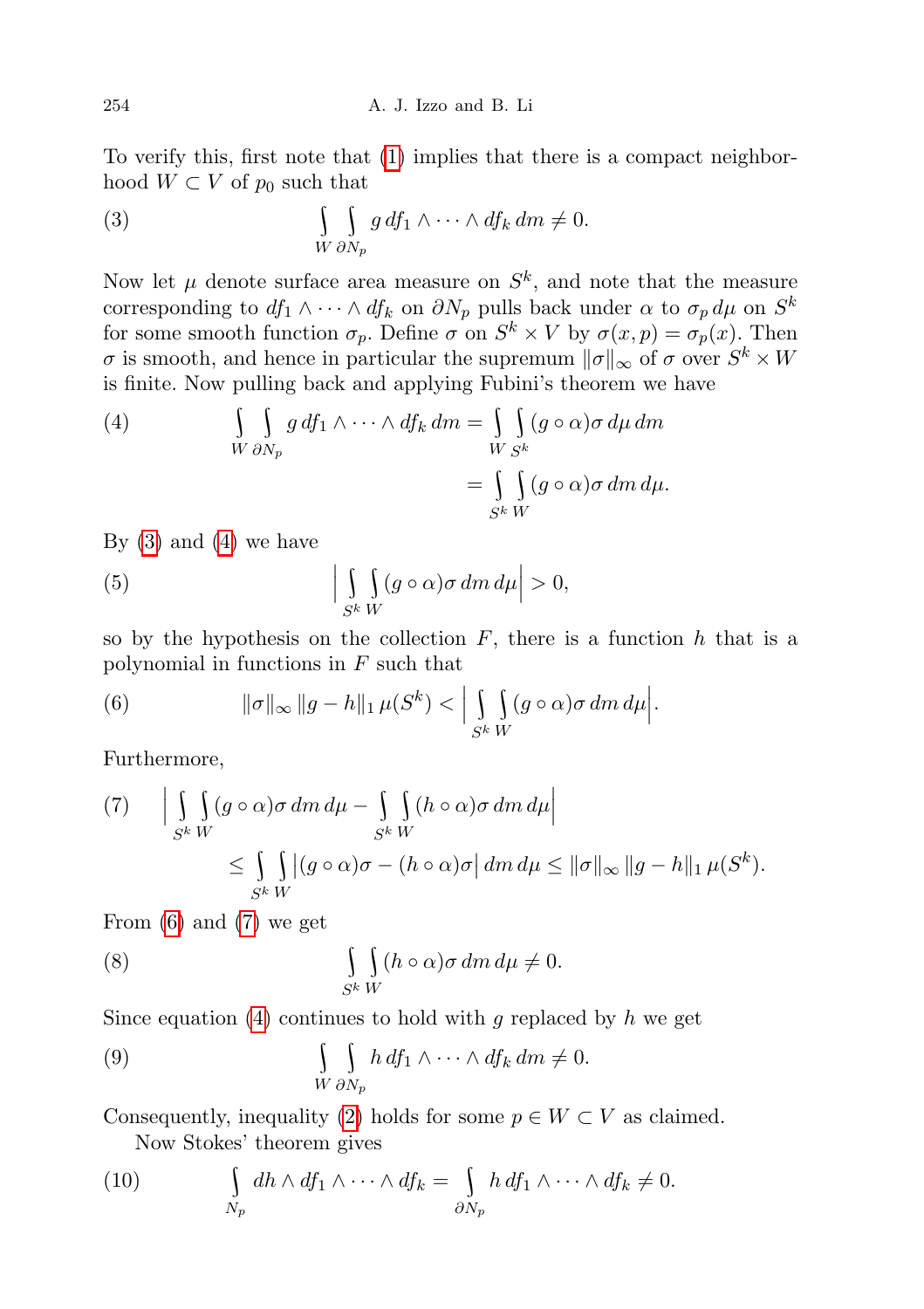From the formula for the differential of a product, we see that  $dh$  is a linear combination (with coefficients that are smooth functions) of the differentials of functions in F. Thus [\(10\)](#page-11-3) implies the existence of a function  $f_{k+1} \in F$ such that  $df_1 \wedge \cdots \wedge df_{k+1}$  is not identically zero on  $N_p \subset U$ . This completes the induction and the proof.

<span id="page-12-0"></span>5. Homeomorphism generators. In this section we prove Theorems [1.5](#page-1-3)[–1.8.](#page-1-4) The proof of Theorem [1.7](#page-1-2) is by far the longest and occupies the bulk of the section.

*Proof of Theorem [1.5.](#page-1-3)* Choose a self-homeomorphism  $\alpha$  of  $S^1$  that is continuously differentiable and such that

(11) 
$$
\int_{S^1} \log |\alpha'| dm = -\infty.
$$

(For instance one could set  $g(\theta) = \pi \int_0^{\theta} e^{-1/x^2} dx / \int_0^{\pi} e^{-1/x^2} dx$ , and take  $\alpha(e^{i\theta}) = e^{ig(\theta)}$  for  $\theta \in [-\pi, \pi]$ .)

Let  $d\mu = |\alpha'| dm$ . Define an operator  $T : L^p(S^1, m) \to L^p(S^1, \mu)$  by  $Th = h \circ \alpha$ . Then by the change of variables formula, T is an isometry:

$$
||Th||_p^p = \int_{S^1} |h \circ \alpha|^p |\alpha'| dm = \int_{S^1} |h|^p dm = ||h||_p^p.
$$

Because of  $(11)$ , Szegö's theorem [\[6,](#page-19-13) Theorem XX.6.6] shows that the set of polynomials in z is dense in  $L^p(S^1, \mu)$ . Now let f be the inverse of the homeomorphism  $\alpha$ . Then since  $Tf = z$ , it follows that the set of polynomials in f is dense in  $L^p(S^1, m)$ .

Proof of Theorem [1.6.](#page-1-7) We will denote the set of polynomials in a function f by  $P(f)$ . Assume to get a contradiction that there is a one-to-one function  $f \in C^1(S^1)$  such that  $\mathcal{P}(f)$  is dense in  $L^p(S^1, m)$ . Let  $\Gamma = f(S^1)$ , which is a simple closed curve. By the Riemann mapping theorem there is a conformal mapping g that maps the interior of the unit circle onto the interior of  $\Gamma$ , and this map can be extended continuously to be a homeomorphism of  $S^1$  onto  $I$ by Carathéodory's theorem [\[14,](#page-19-14) Theorem 5.1.1]. Since f is in  $C^1(S^1)$ , the curve  $\Gamma$  is rectifiable and consequently  $g$  is a function of bounded variation on  $S^1$ . Then by [\[8,](#page-19-15) Theorems 3.11 and 3.12], the function  $g|_{S^1} : S^1 \to \Gamma$  is absolutely continuous and its derivative  $g'$  lies in the Hardy space  $H^1$ .

Let  $\mu$  denote the arc length measure on  $\Gamma$ . Let  $E = \{e^{i\psi} : f'(e^{i\psi}) = 0\}.$ Then  $\mu(f(E)) = \int_E |f'(e^{i\psi})| dm(\psi) = 0$ . On  $\Gamma \setminus f(E)$  we also have

$$
(f^{-1})'(\tau) = \frac{1}{f'(f^{-1}(\tau))}.
$$

Let  $F = g^{-1}(f(E))$ . Boundary sets of measure zero are preserved under the conformal mapping g [\[8,](#page-19-15) p. 45], so  $m(F) = 0$ . Let  $\alpha(e^{i\theta}) = f^{-1} \circ g(e^{i\theta})$ .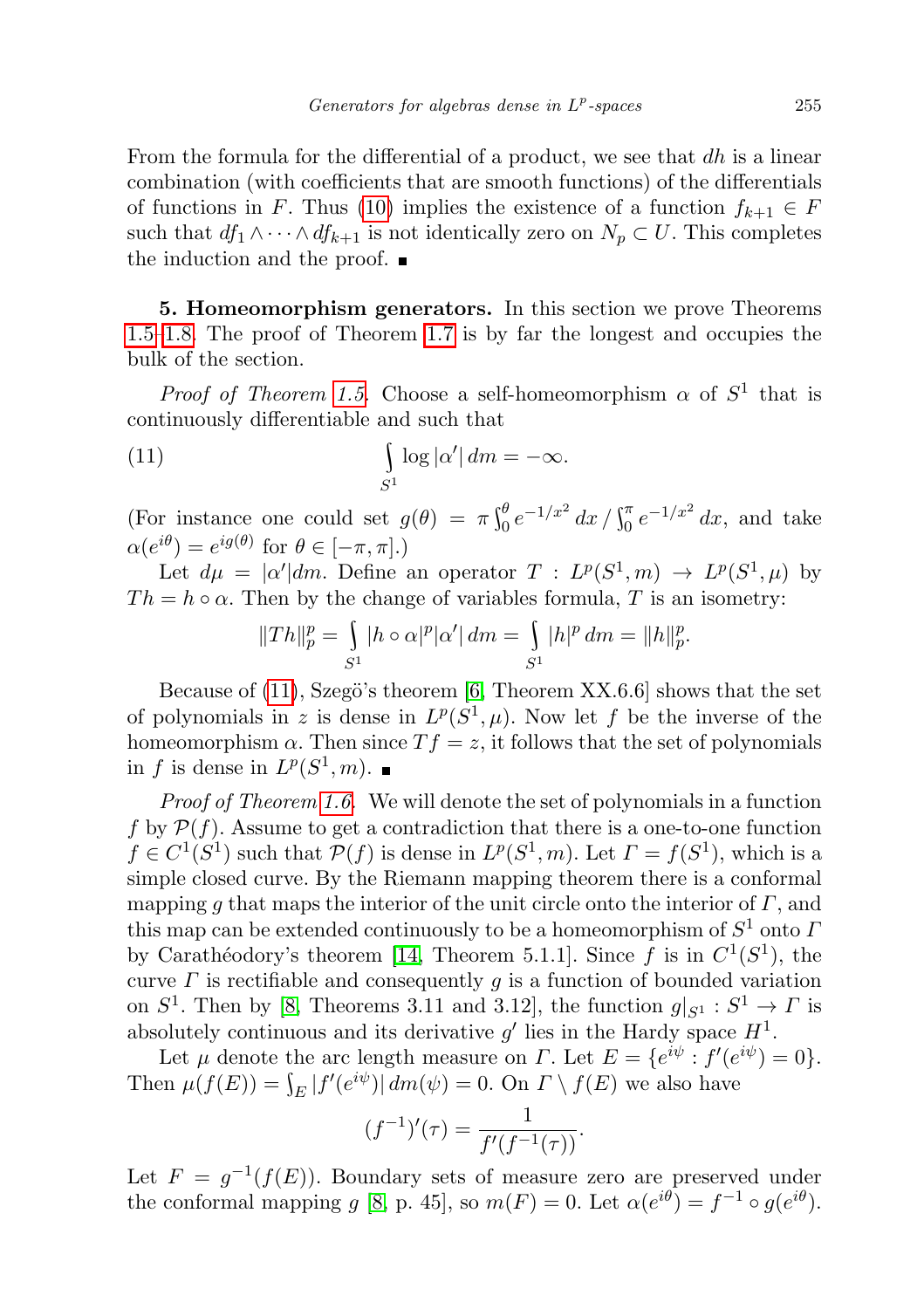Then we know that  $\alpha$  is a homeomorphism of  $S^1$  onto  $S^1$  and is differentiable almost everywhere on  $S^1$  with

$$
\alpha'(e^{i\theta}) = (f^{-1})'(g(e^{i\theta}))g'(e^{i\theta}) \quad \text{a.e.}
$$

Let  $\nu$  be the push forward measure  $\alpha_*^{-1}(m)$  on  $S^1$  induced by  $\alpha^{-1}$ . Then for any  $h \in L^1(S^1, m)$ ,

$$
\int_{S^1} h(e^{i\psi}) dm(\psi) = \int_{S^1} h \circ \alpha(e^{i\theta}) d\nu(\theta).
$$

Thus the operator  $T: L^p(S^1, m) \to L^p(S^1, \nu)$  given by

$$
(Th)(e^{i\theta}) = h \circ \alpha(e^{i\theta})
$$

is an isometry, and T is invertible because  $\alpha$  is a homeomorphism. Moreover,

$$
Tf=g.
$$

In particular,  $T(\mathcal{P}(f)) = \mathcal{P}(g)$ . By our assumption,  $\mathcal{P}(f)$  is dense in  $L^p(S^1, m)$ , and hence  $\mathcal{P}(g)$  is dense in  $L^p(S^1, \nu)$ . Note that g is in the disk algebra  $A(S^1) = \overline{\mathcal{P}(z)}$ . Consequently,  $\mathcal{P}(g) \subset A(S^1) = \overline{\mathcal{P}(z)}$ , which implies that  $\mathcal{P}(z)$  is dense in  $L^p(S^1, \nu)$ . Hence by Szegö's theorem,

(12) 
$$
\int_{S^1} \log \frac{d\nu(\theta)}{dm(\theta)} dm(\theta) = -\infty.
$$

Note that

(13) 
$$
\frac{d\nu(\theta)}{dm(\theta)} = |\alpha'(e^{i\theta})| = |(f^{-1})'(g(e^{i\theta}))g'(e^{i\theta})| \text{ a.e.}
$$

on  $S^1$ . Since  $g' \in H^1$ , we know that  $\log |g'| \in L^1(S^1, m)$  [\[15,](#page-19-16) Theorem 17.17]. Then by  $(12)$  and  $(13)$ , we have

$$
\int_{S^1} \log |(f^{-1})'(g(e^{i\theta}))| dm(\theta) = -\infty.
$$

This implies that for some  $e^{i\theta_0} \in S^1 \setminus F$ ,

$$
(f^{-1})'(g(e^{i\theta_0})) = 0,
$$

which contradicts the assumption that  $f \in C^1(S^1)$ .

We now turn to the proof of Theorem [1.7.](#page-1-2) An important trick in the proof is to consider the intersection of the spaces  $L^p(X, m)$  over all  $1 \leq p < \infty$ . While the individual  $L^p$ -spaces are *not* algebras, their intersection is an algebra, and this enables us to apply the Stone–Weierstrass theorem to reduce the problem to proving the existence of a continuous function f such that  $\overline{f}$  lies in the L<sup>p</sup>-closure of the polynomials in f for every p. We isolate this part of the proof in the following two lemmas.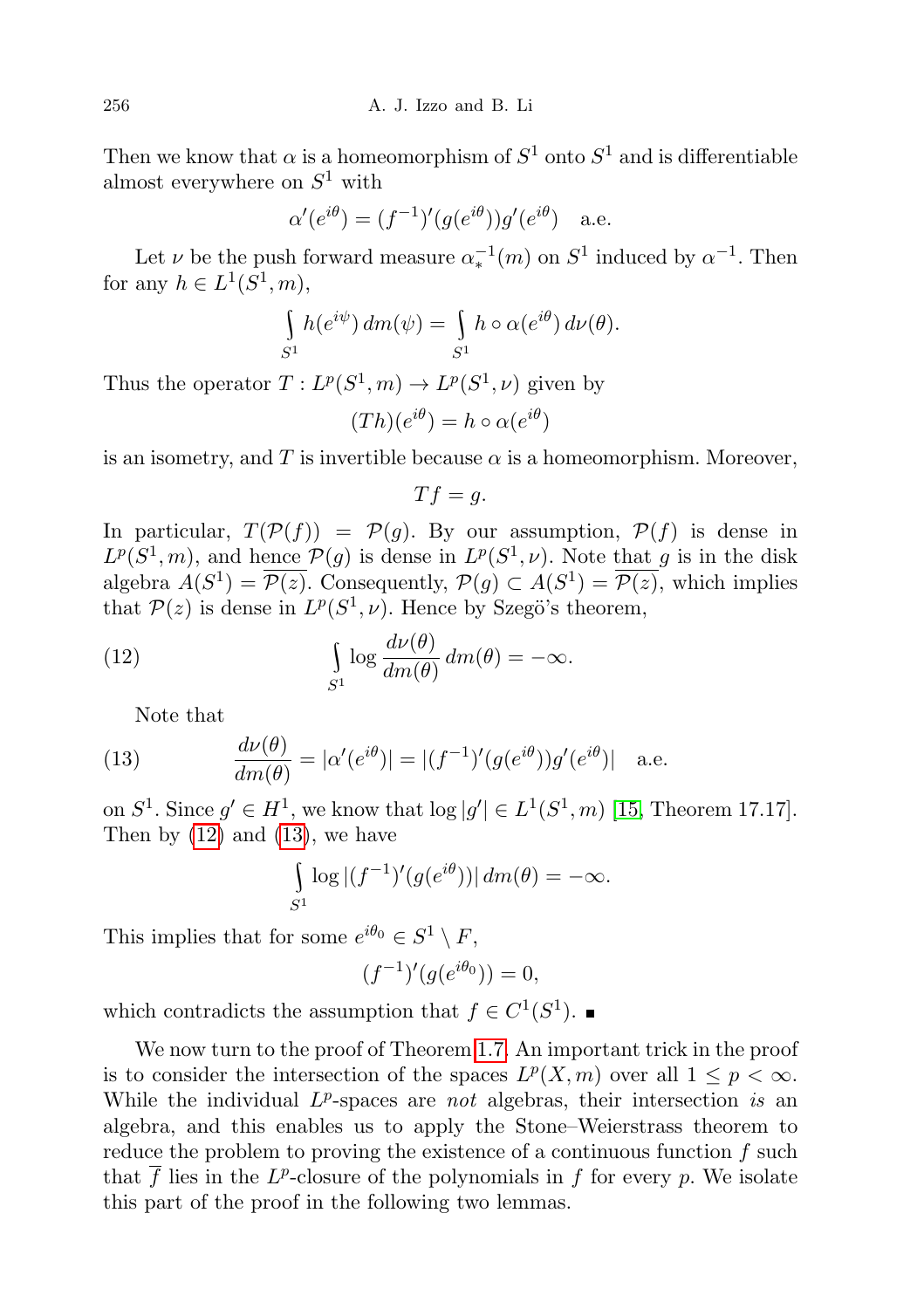<span id="page-14-0"></span>LEMMA 5.1. Let  $\mu$  be a positive measure and let A be an algebra of functions contained in the intersection over all  $1 \leq p < \infty$  of the spaces  $L^p(\mu)$ . Then the intersection over all  $1 \leq p < \infty$  of the  $L^p(\mu)$ -closures of A is also an algebra.

*Proof.* Let B denote the intersection over all  $1 \leq p < \infty$  of the  $L^p(\mu)$ closures of A. If g and h are in B, then so is gh, since applying Hölder's inequality  $||gh||_r \le ||g||_p ||h||_q$  for  $1/p + 1/q = 1/r$  (with  $p = q = 2r$ ) gives, for any  $g_n$  and  $h_n$  in A,

$$
||gh - g_n h_n||_r \le ||gh - gh_n||_r + ||gh_n - g_n h_n||_r
$$
  
\n
$$
\le ||g||_{2r} ||h - h_n||_{2r} + ||g - g_n||_{2r} ||h_n||_{2r}.
$$

Since B is obviously a vector space, this shows that B is an algebra.

<span id="page-14-1"></span>LEMMA 5.2. Let  $X$  be a compact space and  $\mu$  be a positive regular Borel measure on X. If f is a one-to-one continuous function on X such that f is in the  $L^p(\mu)$ -closure of the polynomials in f for every  $1 \leq p < \infty$ , then the polynomials in f are dense in  $L^p(\mu)$  for every  $1 \leq p < \infty$ .

*Proof.* Let B denote the intersection over all  $1 \leq p \leq \infty$  of the  $L^p$ closures of the polynomials in  $f$ . By Lemma [5.1,](#page-14-0)  $B$  is an algebra. Our hypothesis on f now implies that B contains the algebra  $\mathcal{P}(f, f)$  generated by f and f. The algebra  $\mathcal{P}(f, f)$  is obviously self-adjoint, and since f is oneto-one, this algebra also separates points. Thus by the Stone–Weierstrass theorem,  $\mathcal{P}(f, f)$  is uniformly dense in  $C(X)$ . It follows that B is dense in  $L^p(\mu)$ .

As motivation for the proof of Theorem [1.7,](#page-1-2) we give a second proof of Theorem [1.5.](#page-1-3) The construction for Theorem [1.7](#page-1-2) is somewhat similar but more elaborate.

Second proof of Theorem [1.5.](#page-1-3) We will construct a homeomorphism  $\alpha$ :  $S^1 \rightarrow S^1$  such that the inverse of  $\alpha$  is the desired homeomorphism f. We define  $\alpha$  by prescribing its values at the points  $0, \pi, 3\pi/2, 7\pi/4, \ldots$  $\ldots$ ,  $(2^n-1)\pi/2^{n-1}$ ,  $\ldots$  for  $n=0,1,2,\ldots$ , and then interpolating between the prescribed values.

Let  $\langle a, b \rangle$  stand for the closed arc  $\{e^{i\theta} : a \le \theta \le b\}$ . It is well-known that on any proper closed subset of the unit circle, the polynomials in  $z$  are uniformly dense in the continuous functions. Thus for each  $n = 1, 2, \ldots$ , we can choose a polynomial  $q_n$  such that

$$
|\overline{z} - q_n(z)| \le \frac{1}{\sqrt[n]{4\pi} \cdot n} \quad \text{for all } z \in \langle 0, (2^n - 1)\pi/2^{n-1} \rangle.
$$

Let

$$
M_n = \sup_{z \in S^1} |\overline{z} - q_n(z)|.
$$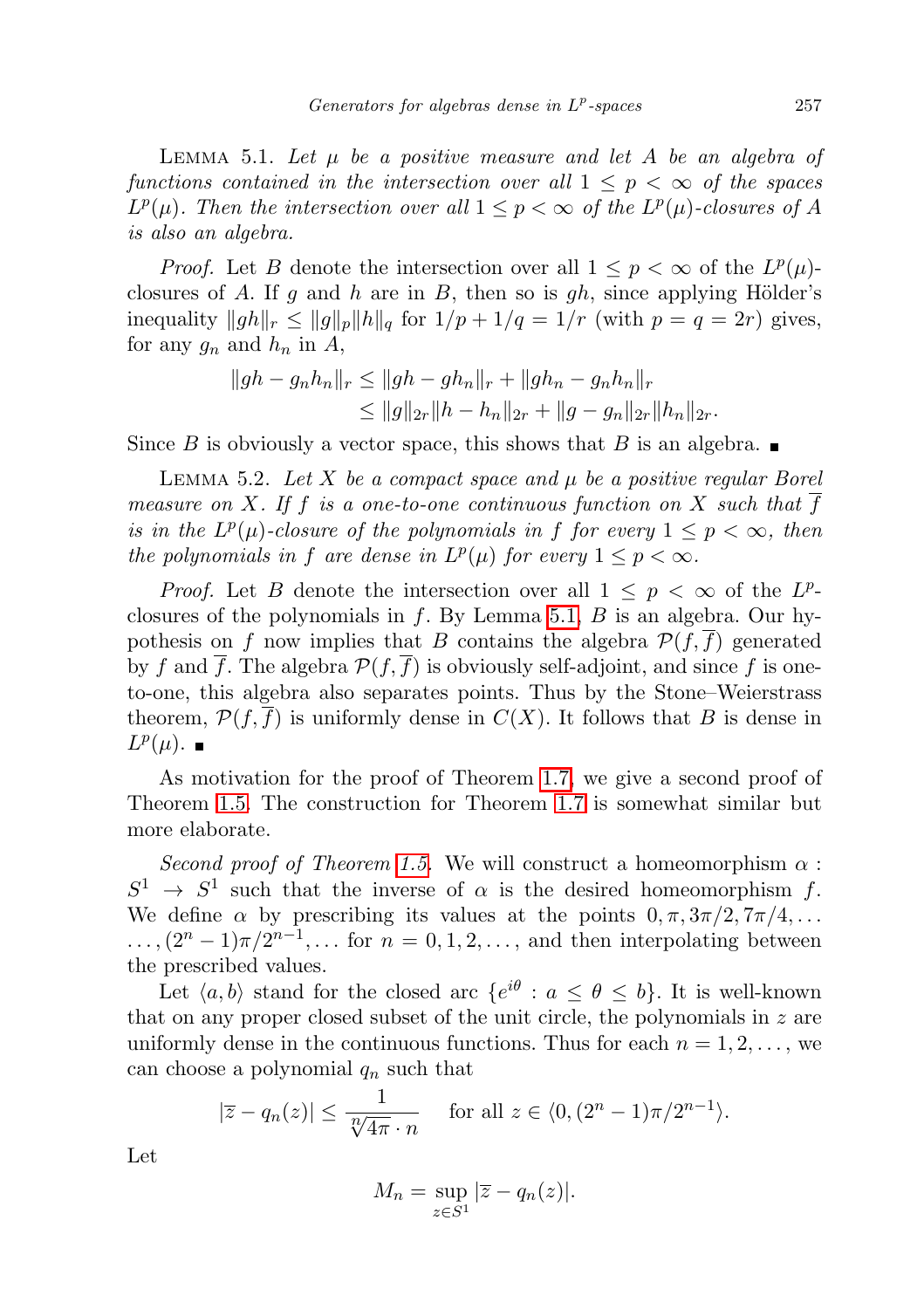Now we inductively define a sequence  $(\theta_n)_{n=0}^{\infty}$  of angles by setting  $\theta_0 = 0$ and in general choosing  $\theta_n$  such that  $\theta_{n-1} < \theta_n < 2\pi$  and

$$
m(\langle \theta_n, 2\pi \rangle) < \frac{1}{2n^n M_n^n}.
$$

Then we set  $\alpha(e^{i(2^n-1)\pi/2^{n-1}}) = e^{i\theta_n}$ . Finally, on each arc  $\langle (2^n-2)\pi/2^{n-1},$  $(2^{n}-1)\pi/2^{n-1}$ , with  $n=1,2,\ldots$ , we define  $\alpha$  by interpolating between the values at the end points using any interpolation that maps the arc  $\langle (2^n-2)\pi/2^{n-1}, (2^n-1)\pi/2^{n-1} \rangle$  continuously and bijectively onto the arc  $\langle \theta_{n-1}, \theta_n \rangle$ . Because  $\theta_n \to 2\pi$  as  $n \to \infty$ , the map  $\alpha$  is a continuous bijection of  $S^1$  onto itself and hence is a homeomorphism. Set  $f = \alpha^{-1}$ .

Let  $\mu$  denote the push forward measure  $f_*(m)$ . Then

$$
\int_{S^1} |\overline{z} - q_n(z)|^n d\mu = \int_{0}^{(2^n - 1)\pi/2^{n-1}} |\overline{z} - q_n(z)|^n d\mu
$$
  
+ 
$$
\int_{(2^n - 1)\pi/2^{n-1}}^{2\pi} |\overline{z} - q_n(z)|^n d\mu
$$
  

$$
\leq 2\pi \left(\frac{1}{\sqrt[n]{4\pi} \cdot n}\right)^n + M_n^n \int_{(2^n - 1)\pi/2^{n-1}}^{2\pi} d\mu
$$
  
= 
$$
\frac{1}{2n^n} + M_n^m m(\langle \theta_n, 2\pi \rangle)
$$
  

$$
\leq \frac{1}{2n^n} + M_n^n \frac{1}{2n^n M_n^n} = \frac{1}{n^n}.
$$

Now the formula for integrating against a push forward measure gives

$$
\|\overline{f} - q_n(f)\|_{L^n(m)} = \|\overline{z} - q_n(z)\|_{L^n(\mu)} \le \frac{1}{n}.
$$

Since the  $L^p(m)$ -norms are increasing in p, it follows that  $q_n(f) \to \overline{f}$  in  $L^p(m)$  for every  $1 \leq p < \infty$ . Hence Lemma [5.2](#page-14-1) shows that the polynomials in f are dense in  $L^p(m)$  for every  $1 \leq p < \infty$ .

*Proof of Theorem [1.7.](#page-1-2)* We will construct a sequence  $(\alpha_n)$  of self-homeomorphisms of  $S^1$  by induction and show that the sequence converges uniformly to a self-homeomorphism  $\alpha$ . We will then define a self-homeomorphism H of  $\overline{D}$  by extending  $\alpha$  linearly in radial directions (i.e.,  $H(re^{i\theta})=$  $r\alpha(e^{i\theta})$ ). Finally, the desired function f will be  $H^{-1}$ .

Every self-map of  $S^1$  lifts to a self-map of  $\mathbb R$  under the covering map  $\theta \mapsto e^{i\theta}$ . For convenience we will call a self-map of  $S^1$  (strictly) increasing if the lift is (strictly) increasing.

We present the proof in steps.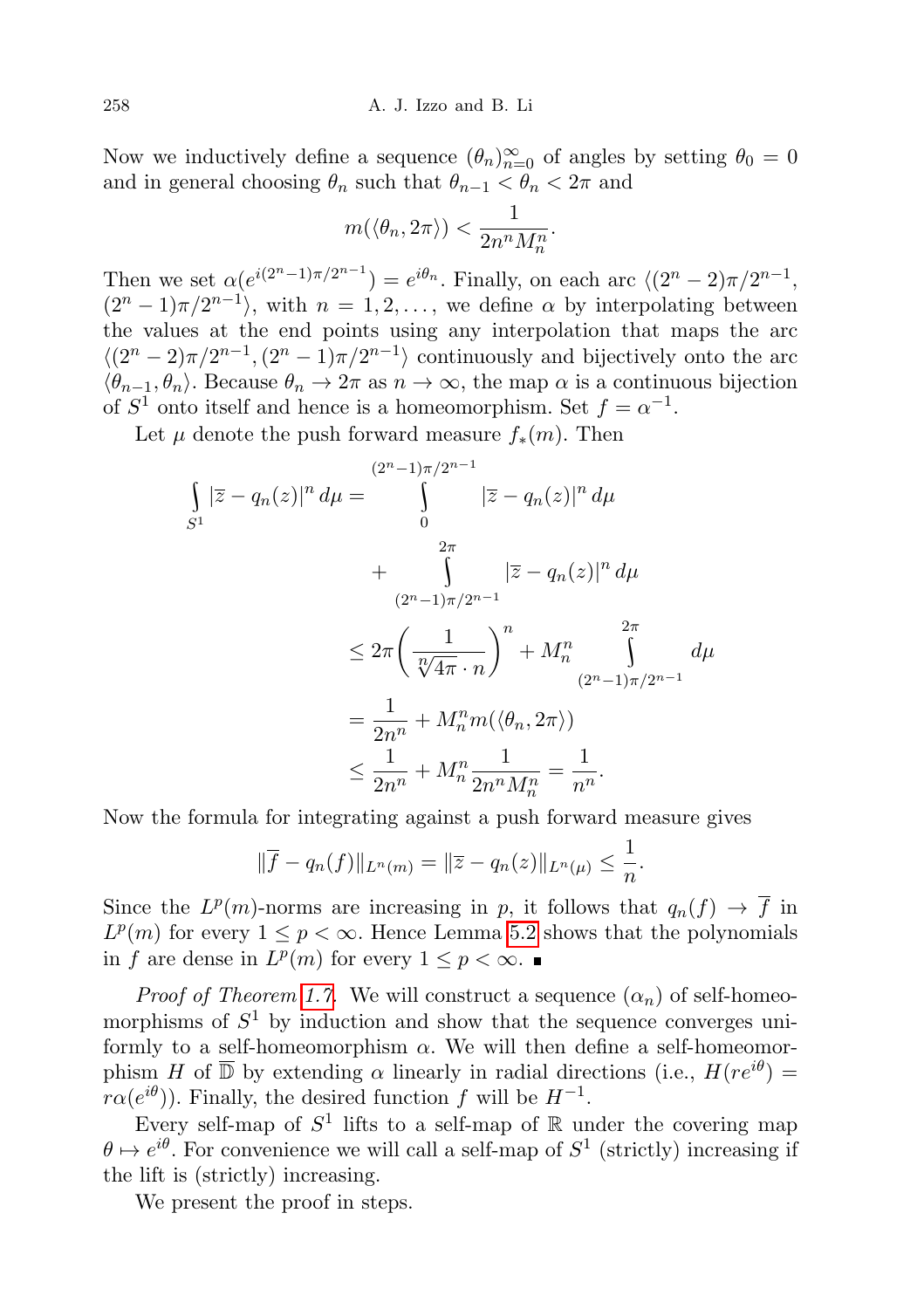STEP 1: We define the homeomorphism  $\alpha_1$ .

Choose a Cantor set  $C_1$  on  $S^1$ . Let  $K_1 = C_1$ , and let  $\widetilde{K}_1$  be the cone of  $K_1$  over the origin defined by

$$
\widetilde{K}_1 = \{ rz \in \overline{\mathbb{D}} : z \in K_1, \, 0 \le r \le 1 \}.
$$

Then  $\widetilde{K}_1$  is a compact set in the plane whose complement is connected, so by Lavrentiev's theorem there is a polynomial  $q_1(z)$  such that

$$
|\overline{z} - q_1(z)| < \frac{1}{2\pi} \quad \forall z \in \widetilde{K}_1.
$$

Let  $M_1 = \sup_{z \in \overline{\mathbb{D}}} |\overline{z} - q_1(z)|$ . Choose a Cantor set  $C'_1$  on  $S^1$  such that  $m(S^1 \setminus C'_1) < 1/M_1.$ 

Let  $K_1' = C_1'$ , and choose an increasing self-homeomorphism  $\alpha_1$  of  $S^1$  such that  $\alpha_1(K_1) = K'_1$ .

STEP 2: We define the homeomorphism  $\alpha_2$ .

We will let  $\langle a, b \rangle$  stand for the open arc  $\{e^{i\theta} : a < \theta < b\}$ . Write the complement of  $K_1$  in  $S^1$  as a countable union of disjoint open arcs

$$
S^1 - K_1 = \bigcup_k \langle a_k^{(1)}, b_k^{(1)} \rangle.
$$

In each arc  $\langle a_k^{(1)} \rangle$  $\langle k^{(1)}, b_k^{(1)} \rangle$  choose a Cantor set  $C_{2,k}$  that contains the end points  $a_k^{(1)}$  $\binom{1}{k}$  and  $b_k^{(1)}$ <sup>(1)</sup>. Let  $C_2 = \bigcup_k C_{2,k}$ , let  $K_2 = C_1 \cup C_2$ , and let  $K_2$  be the cone of  $K_2$  over the origin defined by

$$
\widetilde{K}_2 = \{ rz : z \in K_2, \, 0 \le r \le 1 \}.
$$

Then  $\widetilde{K}_2$  is a compact set in the plane whose complement is connected, so by Lavrentiev's theorem there is a polynomial  $q_2(z)$  such that

$$
|\overline{z} - q_2(z)| < \frac{1}{\sqrt{2\pi} \cdot 2} \quad \forall z \in \widetilde{K}_2.
$$

Let  $M_2 = \sup_{z \in \overline{\mathbb{D}}} |\overline{z} - q_2(z)|$ . Write the complement of  $K'_1$  in  $S^1$  as a countable union of disjoint open arcs

$$
S^1 - K'_1 = \bigcup_k \langle c_k^{(1)}, d_k^{(1)} \rangle.
$$

In each arc  $\langle c_k^{(1)} \rangle$  $\langle k^{(1)}, d_k^{(1)} \rangle$  choose a Cantor set  $C'_{2,k}$  that contains the end points  $c_k^{(1)}$  $\binom{1}{k}$  and  $d_k^{(1)}$  $\binom{1}{k}$  in such a way that

$$
m\Big(\bigcup_k(\langle c_k^{(1)},d_k^{(1)}\rangle\setminus C_{2,k}')\Big) < \frac{1}{2^2M_2^2}.
$$

Then there is a homeomorphism  $\alpha_{2,k}$  of  $\langle a_k^{(1)} \rangle$  $\langle k^{(1)},b_k^{(1)}\rangle$  onto  $\langle c_{k}^{(1)}\rangle$  $\langle k_{k}^{(1)},d_k^{(1)}\rangle$  such that  $\alpha_{2,k}$  is increasing and  $\alpha_{2,k}(C_{2,k}) = C'_{2,k}$ . We define  $\alpha_2$  on  $S^1$  by taking  $\alpha_2$  to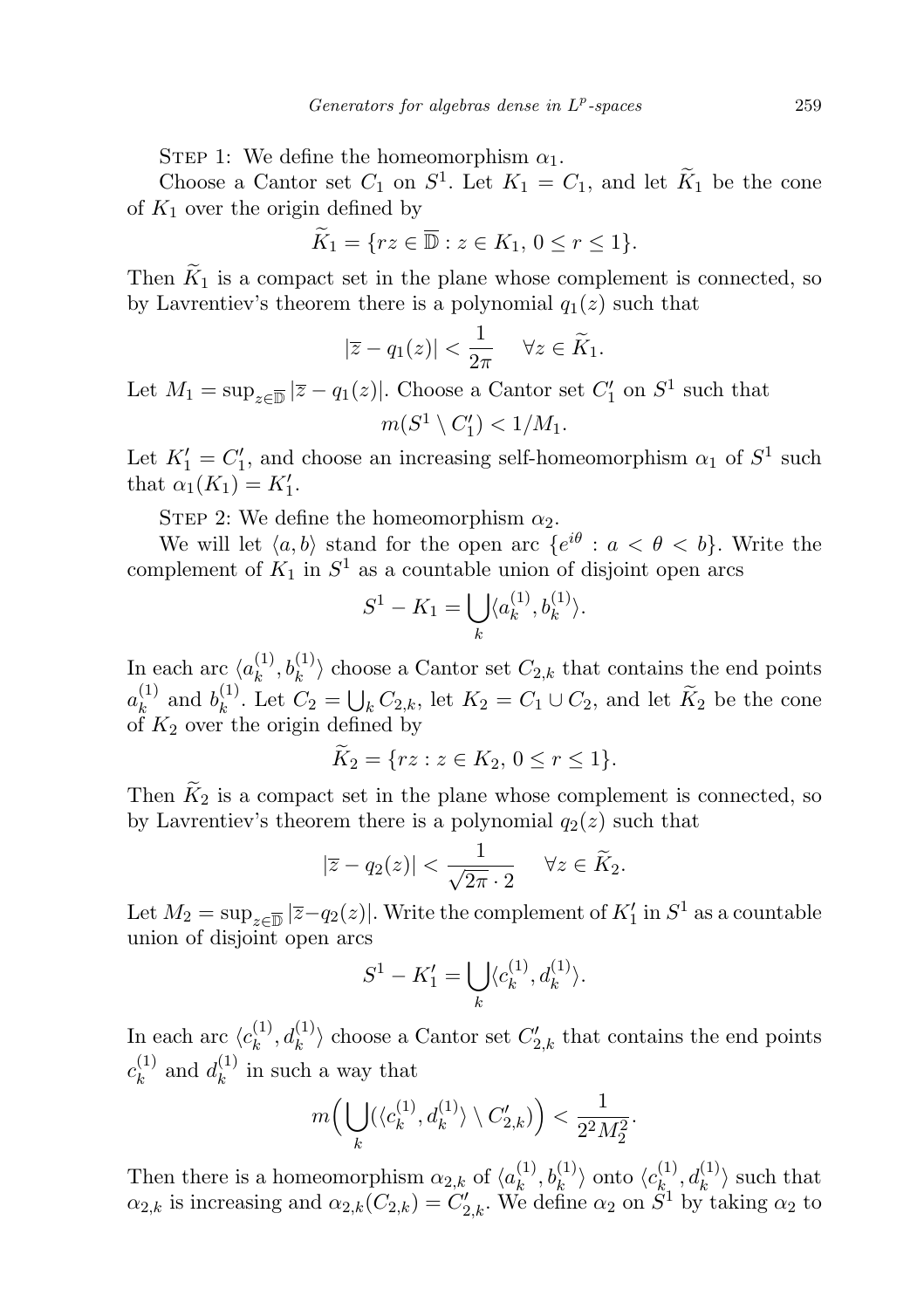agree with  $\alpha_1$  on  $K_1$  and, for each k, to agree with  $\alpha_{2,k}$  on  $\langle a_k^{(1)} \rangle$  $b_k^{(1)}, b_k^{(1)}\rangle$ . Then  $\alpha_2$  is an increasing homeomorphism of S onto itself and letting  $C_2' = \bigcup_k C_{2,k}'$ and  $K'_2 = C'_1 \cup C'_2$  we have  $\alpha_2(K_2) = K'_2$ .

STEP 3: Continuing as in Step 2, we inductively obtain sequences  $(C_n)$ ,  $(K_n)$ ,  $(K_n)$ ,  $(C'_n)$ ,  $(K'_n)$  of sets, a sequence  $(q_n)$  of polynomials, a sequence  $(M_n)$  of positive numbers, and a sequence  $(\alpha_n)$  of self-homeomorphisms of  $S^1$ such that:

- (i)  $K_n = C_1 \cup ... \cup C_n$  is a Cantor set in  $S^1$ .
- (ii)  $\widetilde{K}_n = \{rz : z \in K_n, 0 \le r \le 1\}$  is the cone of  $K_n$  over the origin.
- (iii) expressing  $S^1 \setminus K_{n-1}$  as a countable union  $\bigcup_k \langle a_k^{(n-1)} \rangle$  $\binom{(n-1)}{k}, b_k^{(n-1)}$  of disjoint arcs, we have  $C_n = \bigcup_k C_{n,k}$  where each  $C_{n,k}$  is a Cantor set in  $\langle a_k^{(n-1)} \rangle$  $\langle k \rangle_k^{(n-1)}, b_k^{(n-1)} \rangle$  containing the end points  $a_k^{(n-1)}$  $\binom{n-1}{k}$  and  $b_k^{(n-1)}$  $k^{(n-1)}$ . (iv)  $|\overline{z}-q_n(z)| < \frac{1}{\sqrt[n]{2\pi} \cdot n}$  for all  $z \in \widetilde{K}_n$ .
- (v)  $M_n = \sup_{z \in \overline{\mathbb{D}}} |\overline{z} q_n(z)|.$

$$
(vi) K'_n = C'_1 \cup \cdots \cup C'_n.
$$

(vii) expressing  $S^1 \setminus K'_{n-1}$  as a countable union  $\bigcup_k \langle c_k^{(n-1)} \rangle$  $d_k^{(n-1)}, d_k^{(n-1)}$  of disjoint arcs, we have  $C'_n = \bigcup_k C'_{n,k}$  where each  $C'_{n,k}$  is a Cantor set in  $\langle c_k^{(n-1)} \rangle$  $\langle k^{(n-1)} \rangle_{k}$ ,  $d_k^{(n-1)}$  containing the end points  $c_k^{(n-1)}$  $a_k^{(n-1)}$  and  $d_k^{(n-1)}$ k and such that

$$
m(S^1\setminus K_n')=m\Big(\bigcup_k(\langle c_k^{(n-1)},d_k^{(n-1)}\rangle\setminus C_{n,k}')\Big)<\frac{1}{n^nM_n^n}.
$$

(viii)  $\alpha_n$  is an increasing self-homeomorphism of  $S^1$  such that  $\alpha_n$  agrees with  $\alpha_{n-1}$  on  $K_{n-1}$  and satisfies  $\alpha_n(C_{n,k}) = C'_{n,k}$  and  $\alpha_n(K_n) = K'_n$ .

STEP 4: We show that the sequence  $(\alpha_n)$  converges uniformly to a selfhomeomorphism  $\alpha$ .

Note that whenever  $m \geq n$ , the homeomorphisms  $\alpha_m$  and  $\alpha_n$  agree on  $K_n$ , and consequently the monotonicity of  $\alpha_m$  and  $\alpha_n$  gives

$$
|\alpha_m(z) - \alpha_n(z)| \le \sup_k |e^{id_k^{(n)}} - e^{ic_k^{(n)}}| < \frac{1}{n^n M_n^n}.
$$

Thus the sequence  $(\alpha_n)$  is uniformly Cauchy and hence converges uniformly to a continuous limit function which we denote by  $\alpha$ . (Note that the sequence  $(M_n)$  is bounded away from zero since  $\overline{z}$  is not a uniform limit of polynomials in z.)

Note that  $\alpha$  must agree with  $\alpha_n$  on  $K_n$ . Since each  $\alpha_n$  is strictly increasing and the union  $\bigcup_{n=1}^{\infty} K_n$  is dense in  $S^1$ , it follows that  $\alpha$  is strictly increasing. Hence  $\alpha$  is a self-homeomorphism of  $S^1$ .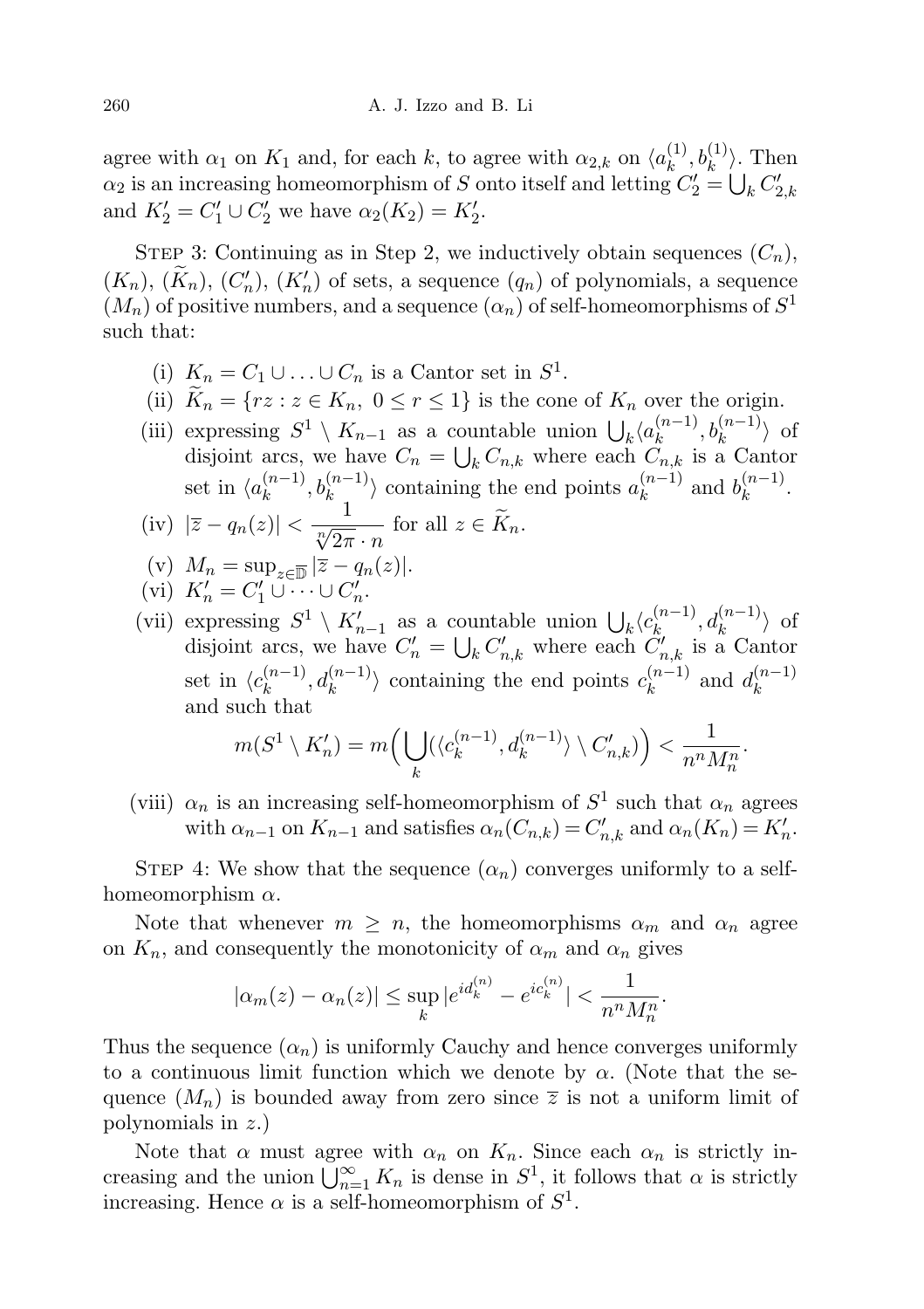STEP 5: We set  $f = H^{-1}$  and show that the set of polynomials in f is dense in  $L^p(\overline{\mathbb{D}}, m)$  for  $1 \leq p < \infty$ .

Note that because  $\alpha$  agrees with  $\alpha_n$  on  $K_n$ , we have  $\alpha(S^1 \setminus K_n)$  =  $S^1 \setminus K'_n$ . Consequently, letting  $m_1$  and  $m_2$  denote the 1- and 2-dimensional Lebesgue measures, respectively, we obtain

$$
m_2(H(\overline{\mathbb{D}} \setminus \widetilde{K}_n)) = \frac{1}{2}m_1(S^1 \setminus K'_n) < \frac{1}{2n^n M_n^n}.
$$

Now our construction and the formula for integrating against a push forward measure give

$$
\begin{split}\n&\int_{\overline{\mathbb{D}}} |\bar{f} - q_n(f)|^n \, dm \\
&= \int_{\overline{\mathbb{D}}} |\bar{z} - q_n(z)|^n \, df_*(m) = \int_{\widetilde{K}_n} |\bar{z} - q_n(z)|^n \, df_*(m) + \int_{\overline{\mathbb{D}} \setminus \widetilde{K}_n} |\bar{z} - q_n(z)|^n \, df_*(m) \\
&\leq \sup_{z \in \widetilde{K}_n} |\bar{z} - q_n(z)|^n \int_{\widetilde{K}_n} df_*(m) + \sup_{z \in \overline{\mathbb{D}}} |\bar{z} - q_n(z)|^n \int_{\overline{\mathbb{D}} \setminus \widetilde{K}_n} df_*(m) \\
&\leq \frac{1}{2\pi n^n} \int_{H(\widetilde{K}_n)} dm + M_n^n \int_{H(\overline{\mathbb{D}} \setminus \widetilde{K}_n)} dm \leq \frac{1}{2n^n} + M_n^n \frac{1}{2n^n M_n^n} = \frac{1}{n^n}.\n\end{split}
$$

Thus  $\|\bar{f} - q_n(f)\|_n \leq 1/n$ . Since the  $L^p(m)$ -norms are increasing in p, it follows that  $q_n(f) \to \overline{f}$  in  $L^p(m)$  for every  $1 \leq p < \infty$ . Hence Lemma [5.2](#page-14-1) implies that the polynomials in f are dense in  $L^p(m)$  for every  $1 \leq p < \infty$ .

*Proof of Theorem [1.8.](#page-1-4)* Consider first the case when  $n$  is even. We begin by verifying the following:

CLAIM. There is an embedding  $F : \overline{\mathbb{D}}^k \to \mathbb{C}^k$  such that set of the component functions  $f_1,\ldots,f_k$  of  $F$  generates an algebra dense in  $L^p(\overline{\mathbb{D}}^{\,k},m)$ for all  $1 \leq p < \infty$ .

By Theorem [1.7,](#page-1-2) there is a self-homeomorphism f of  $\overline{D}$  such that the set of polynomials in f is dense in  $L^p(\overline{\mathbb{D}}, m)$  for  $1 \leq p < \infty$ . Now define  $f_1, \ldots, f_k$  on  $\overline{\mathbb{D}}^k$  by  $f_j(z) = f(z_j)$ . Let B denote the intersection over all  $1 \leq p < \infty$  of the L<sup>p</sup>-closures of the algebra generated by  $f_1, \ldots, f_k$ . By Lemma [5.1,](#page-14-0)  $B$  is an algebra. Because of the property of  $f$ , the algebra  $B$ contains every continuous function on  $\overline{\mathbb{D}}^k$  that depends on only one variable. By an application of the Stone–Weierstrass theorem, it follows that  $B$  is dense in  $L^p(\overline{\mathbb{D}}, m)$ , and the Claim is proved.

Now identify  $\mathbb{R}^n$  with  $\mathbb{C}^{n/2}$  in the obvious way. Since X is compact, X is contained in some polydisk  $\overline{\Delta}^{n/2}$  in  $\mathbb{C}^{n/2}$ . By the Claim, there is an embedding of  $\overline{\Delta}^{n/2}$  into  $\mathbb{C}^{n/2}$  whose component functions  $f_1, \ldots, f_{n/2}$  generate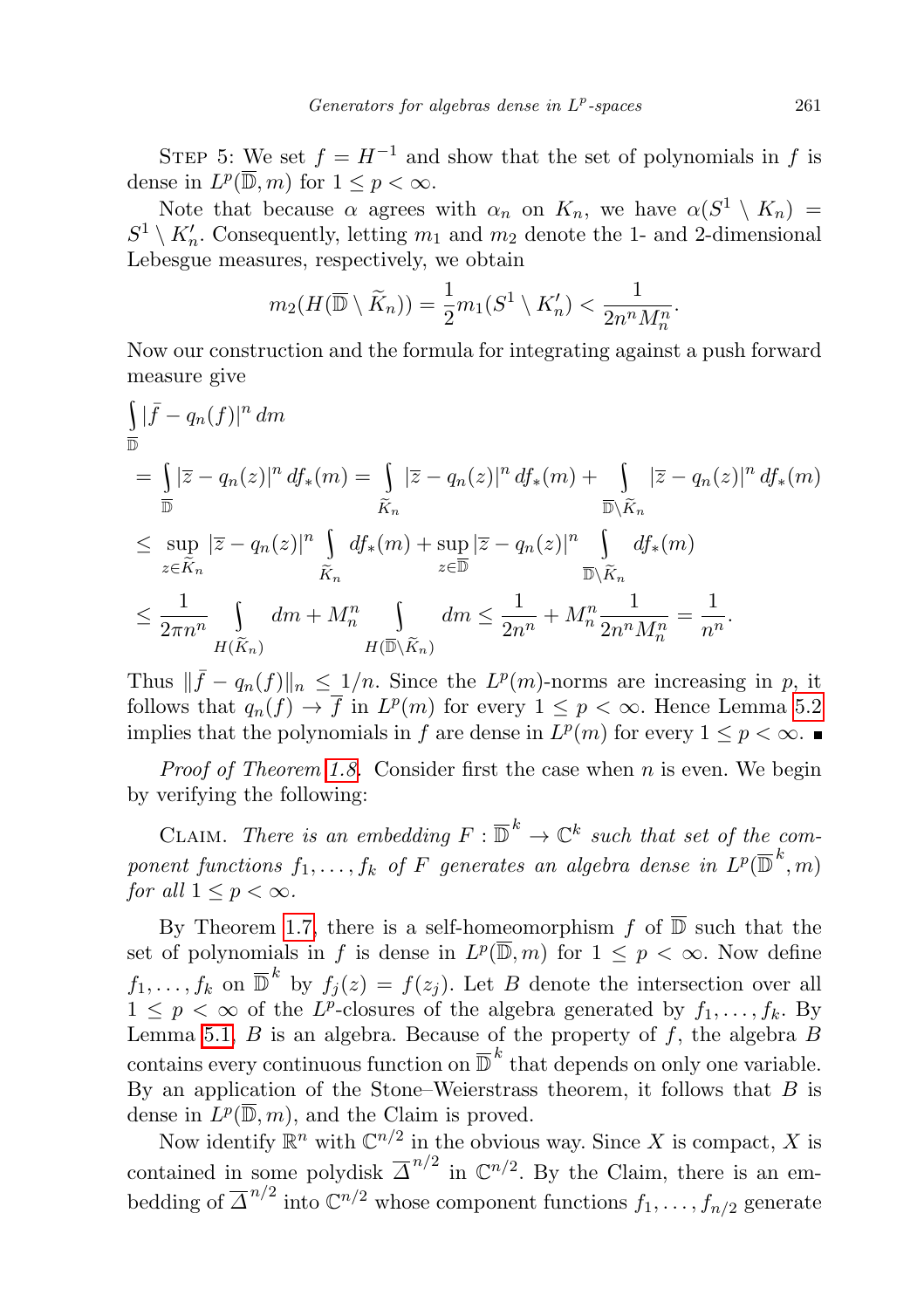an algebra dense in  $L^p(\overline{\Delta}^{n/2}, m)$  for every  $1 \leq p < \infty$ . Restricting these functions to  $X$  gives the result.

When  $n$  is odd, we replace the above claim by the assertion that there is an embedding  $F: \overline{\mathbb{D}}^k \times I \to \mathbb{C}^{k+1}$  such that set of the component functions  $f_1, \ldots, f_{k+1}$  of F generates an algebra dense in  $L^p(\overline{\mathbb{D}}^k \times I, m)$  for all  $1 \leq$  $p < \infty$ , where I denotes the closed unit interval. This is proved in the same way as the Claim but taking  $f_1, \ldots, f_{k+1}$  defined by  $f_j(z, x) = f(z_j)$  for  $j = 1, \ldots, k$  and  $f_{k+1}(z, x) = x$ . We then identify  $\mathbb{R}^n$  with  $\mathbb{C}^{\lfloor n/2 \rfloor} \times \mathbb{R}$ , note that X is contained in a set of the form  $\overline{\Delta}^{n/2} \times [a, b]$ , and conclude the argument as before.

Acknowledgements. Substantial progress was made on the results of this paper while the first author was visiting Lee Stout at the University of Washington. He thanks Stout for stimulating discussions during his visit.

## References

- <span id="page-19-7"></span>[\[1\]](http://dx.doi.org/10.1090/S0002-9939-99-05436-2) S. Axler, Z. Cučković, and N. V. Rao, *Commutants of analytic Toeplitz operators* on the Bergman space, Proc. Amer. Math. Soc. 128 (2000), 1951–1953.
- <span id="page-19-9"></span>[\[2\]](http://dx.doi.org/10.1090/S0002-9947-1989-0961619-2) C. J. Bishop, Approximating continuous functions by holomorphic and harmonic functions, Trans. Amer. Math. Soc. 311 (1989), 781–811.
- <span id="page-19-4"></span>[\[3\]](http://dx.doi.org/10.1215/S0012-7094-55-02207-9) J. Bram, Subnormal operators, Duke Math. J. 22 (1955), 75–94.
- <span id="page-19-0"></span>[\[4\]](http://dx.doi.org/10.1090/S0002-9904-1961-10663-0) A. Browder, Cohomology of maximal ideal spaces, Bull. Amer. Math. Soc. 67 (1961), 515–516.
- <span id="page-19-6"></span>[5] G. Cao, On a problem of Axler, Čučkovic and Rao, Proc. Amer. Math. Soc. 136 (2008), 931–935.
- <span id="page-19-13"></span>[6] J. B. Conway, Functions of One Complex Variable II, Springer, New York, 1995.
- <span id="page-19-5"></span>[7] J. B. Conway, Subnormal Operators, Res. Notes Math. 51, Pitman, Boston, 1981.
- <span id="page-19-15"></span>[8] P. L. Duren, *Theory of*  $H^p$  *Spaces*, Academic Press, New York, 1970.
- <span id="page-19-11"></span>[9] G. B. Folland, Real Analysis: Modern Techniques and Their Applications, 2nd ed., Wiley, New York, 1999.
- <span id="page-19-2"></span>[10] M. Freeman, Some conditions for uniform approximation on a manifold, in: Function Algebras, F. T. Birtel (ed.), Scott-Foresman, Chicago, 1966, 42–60.
- <span id="page-19-12"></span>[11] V. Guillemin and A. Pollack, Differential Topology, Prentice-Hall, Englewood Cliffs, NJ, 1974.
- <span id="page-19-10"></span>[\[12\]](http://dx.doi.org/10.1090/S0002-9939-1972-0288617-1) P. R. Halmos, Continuous functions of Hermitian operators, Proc. Amer. Math. Soc. 31 (1972), 130–132.
- <span id="page-19-8"></span>[13] A. J. Izzo, Uniform approximation by holomorphic and harmonic functions, J. London Math. Soc. 47 (1993), 129–141.
- <span id="page-19-14"></span>[14] S. G. Krantz, Geometric Function Theory: Explorations in Complex Analysis, Birkhäuser, Boston, 2006.
- <span id="page-19-16"></span>[15] W. Rudin, Real and Complex Analysis, 3rd ed., McGraw-Hill, New York, 1987.
- <span id="page-19-1"></span>[16] E. L. Stout, The Theory of Uniform Algebras, Bogden & Quigley, Tarrytown-on-Hudson, NY, 1971.
- <span id="page-19-3"></span>[17] F. W. Warner, Foundations of Differentiable Manifolds and Lie Groups, Scott, Foresman and Co., Glenview, IL, 1971.